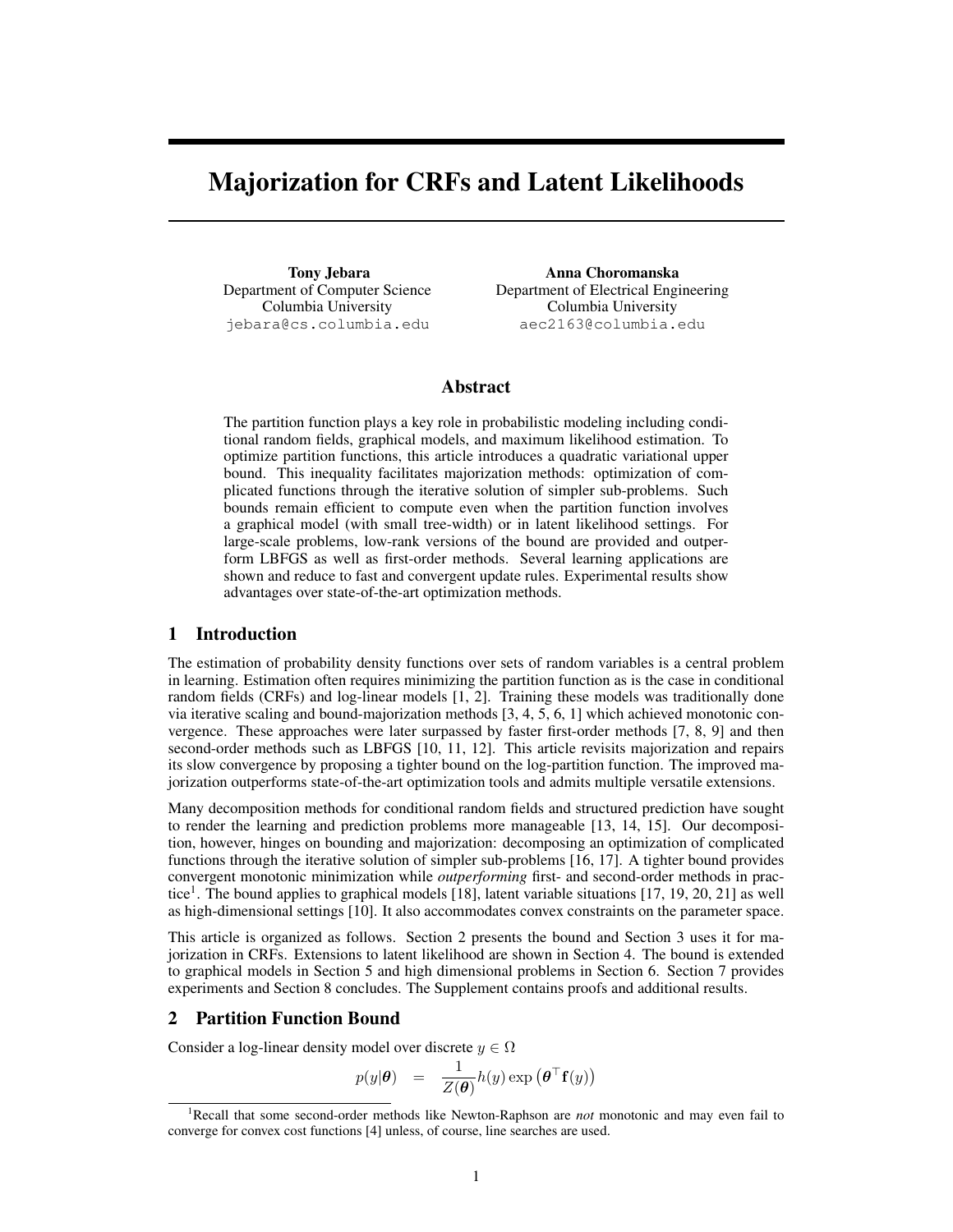which is parametrized by a vector  $\theta \in \mathbb{R}^d$  of dimensionality  $d \in \mathbb{N}$ . Here,  $f : \Omega \mapsto \mathbb{R}^d$  is any vector-valued function mapping an input *y* to some arbitrary vector. The prior  $h : \Omega \mapsto \mathbb{R}^+$ is a fixed non-negative measure. The partition function  $Z(\theta)$  is a scalar that ensures that  $p(y|\theta)$ normalizes, i.e.  $Z(\theta) = \sum_{y} h(y) \exp(\theta | f(y))$ . Assume that the number of configurations of *y* is  $|\Omega| = n$  and is finite<sup>2</sup>. The partition function is clearly log-convex in  $\theta$  and a linear *lower-bound* is given via Jensen's inequality. This article contributes an analogous quadratic *upper-bound* on the partition function. Algorithm 1 computes<sup>3</sup> the bound's parameters and Theorem 1 shows the precise guarantee it provides.

#### Algorithm 1 ComputeBound

| Input Parameters $\theta$ , $f(y)$ , $h(y)$ $\forall y \in \Omega$                                                                                                                | 0.35                |
|-----------------------------------------------------------------------------------------------------------------------------------------------------------------------------------|---------------------|
| Init $z \to 0^+, \mu = 0, \Sigma = z\mathbf{I}$                                                                                                                                   | 0.3                 |
| For each $y \in \Omega$ {                                                                                                                                                         | 0.25                |
| $\alpha = h(y) \exp(\tilde{\theta}^\top f(y))$                                                                                                                                    | $log(Z)$ and Bounds |
| $1 = \mathbf{f}(y) - \mu$                                                                                                                                                         |                     |
| $\Sigma+=\frac{\frac{\tanh(\frac{1}{2}\log(\alpha/z))}{2\log(\alpha/z)} }{2\log(\alpha/z)}\mathbf{1}\mathbf{1}^\top$<br>$\mu+=\frac{\alpha}{z+\alpha}\mathbf{1}$<br>$z\ +=\alpha$ | 0.1                 |
|                                                                                                                                                                                   | 0.05                |
|                                                                                                                                                                                   |                     |
| Output $z, \mu, \Sigma$                                                                                                                                                           |                     |

**Theorem 1** Algorithm 1 finds  $z, \mu, \Sigma$  such that  $z \exp(\frac{1}{2}(\theta - \tilde{\theta})^{\top} \Sigma(\theta - \tilde{\theta}) + (\theta - \tilde{\theta})^{\top} \mu)$  upperbounds  $Z(\bm{\theta}) = \sum_y h(y) \exp(\bm{\theta}^\top \mathbf{f}(y))$  for any  $\bm{\theta}, \tilde{\bm{\theta}}, \mathbf{f}(y) \in \mathbb{R}^d$  and  $h(y) \in \mathbb{R}^+$  for all  $y \in \Omega$ .

**Proof 1 (Sketch, See Supplement for Formal Proof)** *Recall the bound*  $\log(e^{\theta} + e^{-\theta}) \leq c\theta^2$  [22]. Obtain a multivariate variant  $\log(e^{\theta+1}+e^{-\theta+1})$ . Tilt the bound to handle  $\log(h_1e^{\theta+{\bf f}_1}+h_2e^{\theta+{\bf f}_2})$ . *Add an additional exponential term to get*  $log(h_1e^{\theta^+f_1} + h_2e^{\theta^+f_2} + h_3e^{\theta^+f_3})$ *. Iterate the last step to extend to n elements in the summation.*

The bound improves previous inequalities and its proof is in the Supplement. It tightens [4, 19] since it avoids wasteful curvature tests (it uses duality theory to compare the bound and the optimized function rather than compare their Hessians). It generalizes [22] which only holds for  $n = 2$  and *h*(*y*) constant; it generalizes [23] which only handles a simplified one-dimensional case. The bound is computed using Algorithm 1 by iterating over the *y* variables ("for each  $y \in \Omega$ ") according to an arbitrary ordering via the bijective function  $\pi : \Omega \mapsto \{1, \ldots, n\}$  which defines  $i = \pi(y)$ . The order in which we enumerate over  $\Omega$  slightly varies the  $\Sigma$  in the bound (but not the  $\mu$  and *z*) when  $|\Omega|$ 2. However, we empirically investigated the influence of various orderings on bound performance (in all the experiments presented in Section 7) and noticed no significant effect across ordering schemes. Recall that choosing  $\Sigma = \sum_{y} h(y) \exp(\tilde{\theta}^\top \mathbf{f}(y)) (\mathbf{f}(y) - \mu) (\mathbf{f}(y) - \mu)^\top$  with  $\mu$  and *z* as in Algorithm 1 yields the second-order Taylor approximation (the Hessian) of the log-partition function. Algorithm 1 replaces a sum of log-linear models with a single log-quadratic model which makes monotonic majorization straightforward. The figure inside Algorithm 1 depicts the bound on  $\log Z(\theta)$  for various choices of  $\tilde{\theta}$ . If there are no constraints on the parameters (i.e. any  $\theta \in \mathbb{R}^d$ is admissible), a simple closed-form iterative update rule emerges:  $\ddot{\theta} \leftarrow \ddot{\theta} - \Sigma^{-1} \mu$ . Alternatively, if  $\theta$  must satisfy linear (convex) constraints it is straightforward to compute an update by solving a quadratic (convex) program. This update rule is interleaved with the bound computation.

## 3 Conditional Random Fields and Log-Linear Models

The partition function arises naturally in maximum entropy estimation or minimum relative entropy estimation (cf. Supplement) as well as in conditional extensions of the maximum entropy paradigm where the model is conditioned on an observed input. Such models are known as conditional random fields and have been useful for structured prediction problems [1, 24]. CRFs are given a data-set  $\{(x_1, y_1), \ldots, (x_t, y_t)\}$  of independent identically-distributed *(iid)* input-output pairs where  $y_j$  is

<sup>&</sup>lt;sup>2</sup> Here, assume *n* is enumerable. Later, for larger spaces use  $O(n)$  to denote the time to compute *Z*.

<sup>&</sup>lt;sup>3</sup>By continuity, take  $\tanh(\frac{1}{2}\log(1))/(2\log(1)) = \frac{1}{4}$  and  $\lim_{z\to 0^+} \tanh(\frac{1}{2}\log(\alpha/z))/(2\log(\alpha/z)) = 0$ .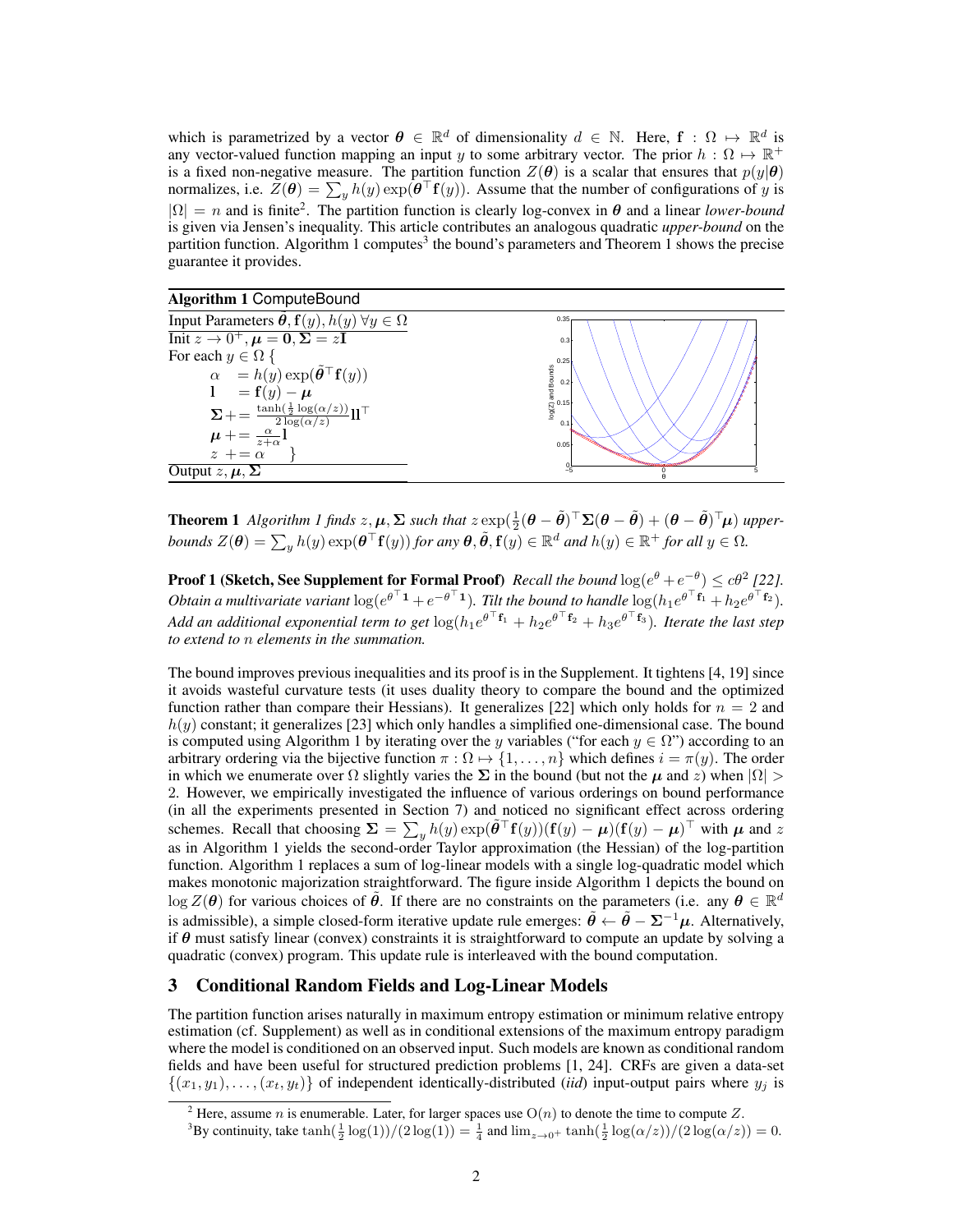the observed sample in a (discrete) space  $\Omega_i$  conditioned on the observed input  $x_i$ . A CRF defines a distribution over all  $y \in \Omega_i$  (of which  $y_i$  is a single element) as the log-linear model

$$
p(y|x_j, \boldsymbol{\theta}) = \frac{1}{Z_{x_j}(\boldsymbol{\theta})} h_{x_j}(y) \exp(\boldsymbol{\theta}^\top \mathbf{f}_{x_j}(y))
$$

where  $Z_{x_j}(\theta) = \sum_{y \in \Omega_j} h_{x_j}(y) \exp(\theta^\top f_{x_j}(y))$ . For the *j*'th training pair, we are given a nonnegative function  $h_{x_j}(y) \in \mathbb{R}^+$  and a vector-valued function  $f_{x_j}(y) \in \mathbb{R}^d$  defined over the domain  $y \in \Omega_j$ . In this section, for simplicity, assume  $n = \max_{j=1}^t |\Omega_{y_j}|$ . Each partition function  $Z_{x_j}(\theta)$  is a function of *θ*. The parameter *θ* for CRFs is estimated by maximizing the regularized conditional log-likelihood<sup>4</sup> or log-posterior:  $\sum_{j=1}^{t} \log p(y_j|x_j, \theta) - \frac{i\lambda}{2} ||\theta||^2$  where  $\lambda \in \mathbb{R}^+$  is a regularizer set using prior knowledge or cross-validation. Rewriting gives the objective of interest

$$
J(\boldsymbol{\theta}) = \sum_{j=1}^{t} \log \frac{h_{x_j}(y_j)}{Z_{x_j}(\boldsymbol{\theta})} + \boldsymbol{\theta}^\top \mathbf{f}_{x_j}(y_j) - \frac{t\lambda}{2} ||\boldsymbol{\theta}||^2.
$$
 (1)

If prior knowledge (or constraints) restrict the solution vector to a convex hull **Λ**, the maximization problem becomes arg max $_{\theta \in \Lambda} J(\theta)$ .

Algorithm 2 proposes a method for maximizing the regularized conditional likelihood  $J(\theta)$  or, equivalently minimizing the partition function  $Z(\theta)$ . It solves the problem in Equation 1 subject to convex constraints by interleaving the quadratic bound with a quadratic programming procedure. Theorem 2 establishes the convergence of the algorithm and the proof is in the Supplement.

## Algorithm 2 ConstrainedMaximization

0: Input  $x_j, y_j$  and functions  $h_{x_j}, \mathbf{f}_{x_j}$  for  $j = 1, \ldots, t$ , regularizer  $\lambda \in \mathbb{R}^+$  and convex hull  $\Lambda \subseteq \mathbb{R}^d$ 1: Initialize  $\theta_0$  anywhere inside  $\Lambda$  and set  $\hat{\theta} = \theta_0$ While not converged 2: For  $j = 1, ..., t$ Get  $\boldsymbol{\mu}_j, \boldsymbol{\Sigma}_j$  from  $h_{x_j}, \mathbf{f}_{x_j}, \tilde{\boldsymbol{\theta}}$  via Algorithm 1 3: Set  $\tilde{\theta} = \arg\min_{\theta \in \Lambda} \sum_j \frac{1}{2} (\theta - \tilde{\theta})^\top (\Sigma_j + \lambda \mathbf{I}) (\theta - \tilde{\theta}) + \sum_j \theta^\top (\mu_j - \mathbf{f}_{x_j}(y_j) + \lambda \tilde{\theta})$ 4: Output  $\hat{\theta} = \tilde{\theta}$ 

Theorem 2 *For any θ*<sup>0</sup> *∈* **Λ***, all ∥***f***<sup>x</sup><sup>j</sup>* (*y*)*∥ ≤ r and all |*Ω*<sup>j</sup> | ≤ n, Algorithm 2*  $\phi$ *utputs a*  $\hat{\theta}$  *such that*  $J(\hat{\theta}) - J(\theta_0) \ge (1 - \epsilon) \max_{\theta \in \Lambda} (J(\theta) - J(\theta_0))$  *in more than*  $\left[\log\left(\frac{1}{\epsilon}\right)/\log\left(1+\frac{\lambda}{2r^2}\left(\sum_{i=1}^{n-1}\frac{\tanh(\log(i)/2)}{\log(i)}\right)\right]\right]$  $\frac{\log(i)}{\log(i)}$ <sup>-1</sup>)<sup>*iterations.*</sup>

The series  $\sum_{i=1}^{n-1} \frac{\tanh(\log(i)/2)}{\log(i)} = \sum_{i=1}^{n-1} \frac{i-1}{(i+1)\log(i)}$  is the logarithmic integral which is  $O\left(\frac{n}{\log n}\right)$ asymptotically [26]. The next sections show how to handle hidden variables in the learning problem, exploit graphical modeling, and further accelerate the underlying algorithms.

#### 4 Latent Conditional Likelihood

Section 3 showed how the partition function is useful for maximum conditional likelihood problems involving CRFs. In this section, maximum conditional likelihood is extended to the setting where some variables are latent. Latent models may provide more flexibility than fully observable models [21, 27, 28]. For instance, hidden conditional random fields were shown to outperform generative hidden-state and discriminative fully-observable models [21].

Consider the latent setting where we are given t *iid* samples  $x_1, \ldots, x_t$  from some unknown distribution  $\bar{p}(x)$  and *t* corresponding samples  $y_1, \ldots, y_t$  drawn from identical conditional distributions  $\bar{p}(y|x_1), \ldots, \bar{p}(y|x_t)$  respectively. Assume that the true generating distributions  $\bar{p}(x)$  and  $\bar{p}(y|x)$ are unknown. Therefore, we aim to estimate a conditional distribution  $p(y|x)$  from some set of hypotheses that achieves high conditional likelihood given the data-set  $\mathcal{D} = \{(x_1, y_1), \dots, (x_t, y_t)\}.$ 

<sup>4</sup>Alternatively, variational Bayesian approaches can be used instead of maximum likelihood via expectation propagation (EP) or power EP [25]. These, however, assume Gaussian posterior distributions over parameters, require approximations, are computationally expensive and are not necessarily more efficient than BFGS.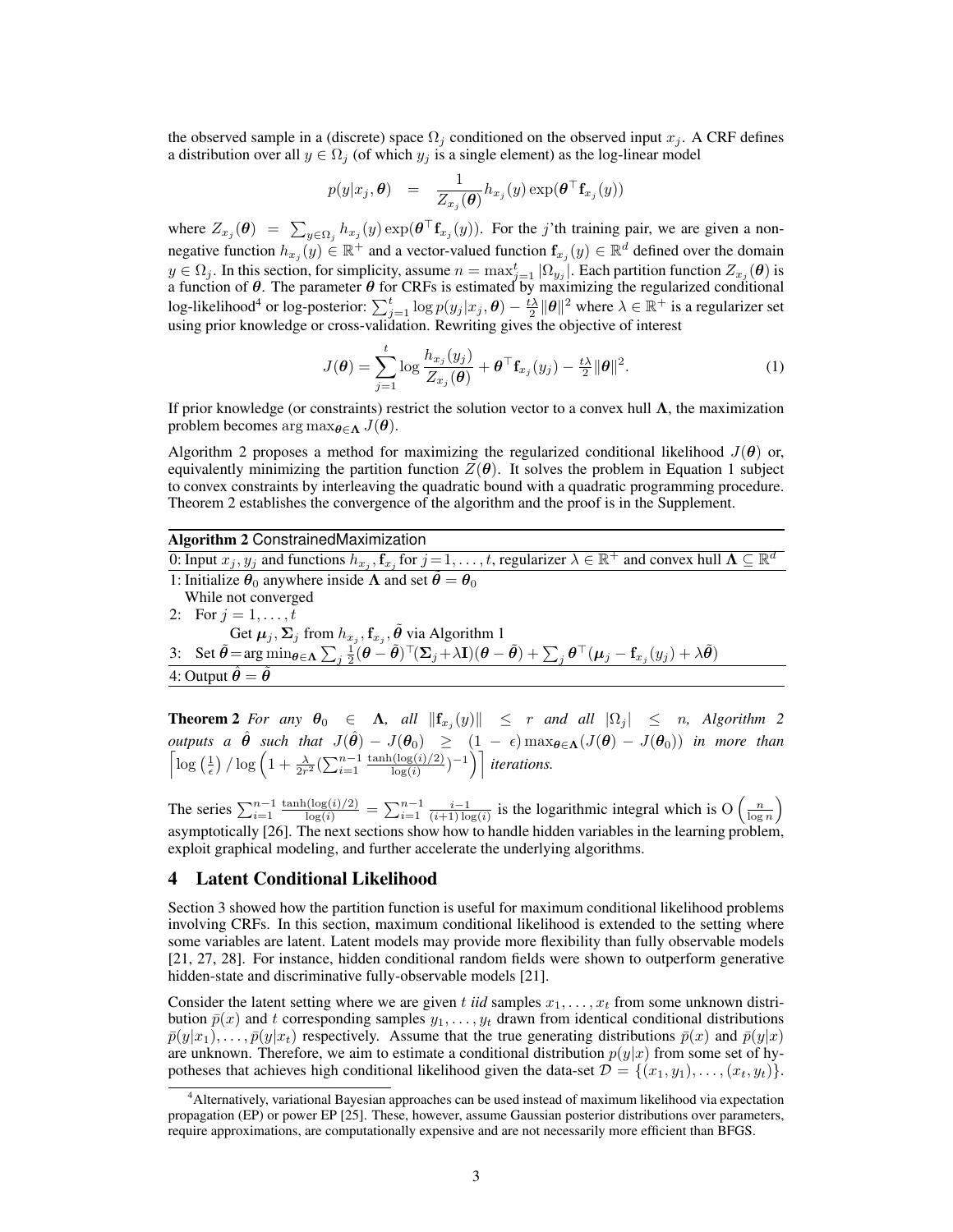We will select this conditional distribution by assuming it emerges from a conditioned joint distribution over x and y as well as a hidden variable m which is being marginalized as  $p(y|x, \Theta)$  =  $\frac{\sum_{m} p(x,y,m|\Theta)}{\sum_{y,m} p(x,y,m|\Theta)}$ . Here  $m \in \Omega_m$  represents a discrete hidden variable,  $x \in \Omega_x$  is an input and  $y \in \Omega_y$  is a discrete output variable. The parameter  $\Theta$  contains all parameters that explore the function class of such conditional distributions. The latent likelihood of the data  $L(\Theta) = p(\mathcal{D}|\Theta)$ subsumes Equation 1 and is the new objective of interest

$$
L(\Theta) = \prod_{j=1}^{t} p(y_j | x_j, \Theta) = \prod_{j=1}^{t} \frac{\sum_m p(x_j, y_j, m | \Theta)}{\sum_{y, m} p(x_j, y, m | \Theta)}.
$$
 (2)

A good choice of the parameters is one that achieves a large conditional likelihood value (or posterior) on the data set *D*. Next, assume that each *p*(*x|y, m,* Θ) is an exponential family distribution

$$
p(x|y,m,\Theta) = h(x) \exp(\boldsymbol{\theta}_{y,m}^{\top} \boldsymbol{\phi}(x) - a(\boldsymbol{\theta}_{y,m}))
$$

where each conditional is specified by a function  $h:\Omega_x\mapsto\R^+$  and a feature mapping  $\phi:\Omega_x\mapsto\R^d$ which are then used to derive the normalizer  $a : \mathbb{R}^d \mapsto \mathbb{R}^+$ . A parameter  $\theta_{y,m} \in \mathbb{R}^d$  selects a specific distribution. Multiply each exponential family term by an unknown marginal distribution called the *mixing proportions*  $p(y, m | \pi) = \frac{\pi_{y, m}}{\sum_{y, m} \pi_{y, m}}$ . This is parametrized by an unknown parameter  $\pi = {\pi_{y,m}} \forall y, m$  where  $\pi_{y,m} \in [0,\infty)$ . Finally, the collection of all parameters is  $\Theta = {\theta_{y,m}, \pi_{y,m}} \forall y, m$ . Thus, we have the complete likelihood  $p(x, y, m | \Theta)$  $\frac{\pi_{y,m}h(x)}{\sum_{y,m}\pi_{y,m}}$  exp  $(\theta_{y,m}^{\top}\phi(x) - a(\theta_{y,m}))$ . Insert this expression into Equation 2 and remove con- $\sum_{y,m}$  stant factors that appear in both denominator and numerator. Apply the change of variables  $\exp(\nu_{y,m}) = \pi_{y,m} \exp(-a(\theta_{y,m}))$  and rewrite the objective as a function<sup>5</sup> of a vector  $\theta$ :

$$
L(\Theta) = \prod_{j=1}^t \frac{\sum_m \exp\left(\boldsymbol{\theta}_{y_j,m}^\top \boldsymbol{\phi}(x_j) + \nu_{y_j,m}\right)}{\sum_{y,m} \exp\left(\boldsymbol{\theta}_{y,m}^\top \boldsymbol{\phi}(x_j) + \nu_{y,m}\right)} = \prod_{j=1}^t \frac{\sum_m \exp\left(\boldsymbol{\theta}^\top \mathbf{f}_{j,y_j,m}\right)}{\sum_{y,m} \exp\left(\boldsymbol{\theta}^\top \mathbf{f}_{j,y,m}\right)}
$$

*.*

The last equality emerges by rearranging all  $\Theta$  parameters as a vector  $\theta \in \mathbb{R}^{|\Omega_y||\Omega_m|(d+1)}$  equal to  $[\theta_{1,1}^{\top} \nu_{1,1} \theta_{1,2}^{\top} \nu_{1,2} \cdots \theta_{|\Omega_y|,|\Omega_m|}^{\top} \nu_{|\Omega_y|,|\Omega_m|}]^{\top}$  and introducing  $f_{j,\hat{y},\hat{m}} \in \mathbb{R}^{|\Omega_y| |\Omega_m| (d+1)}$  defined as  $\left[\left[\phi(x_j)^\top 1\right]\delta\left[(\hat{y},\hat{m})=(1,1)\right] \cdots \left[\phi(x_j)^\top 1\right]\delta\left[(\hat{y},\hat{m})=(|\Omega_y|, |\Omega_m|)\right]\right]^\top$  (thus the feature vector  $\left[\phi(x_j)^\top 1\right]^\top$  is positioned appropriately in the longer  $\mathbf{f}_{j, \hat{y}, \hat{m}}$  vector which is elsewhere zero). We will now find a variational lower bound on  $L(\theta) \ge Q(\theta, \tilde{\theta})$  which is tight when  $\theta = \tilde{\theta}$  such that  $L(\tilde{\theta}) = Q(\tilde{\theta}, \tilde{\theta})$ . We proceed by bounding each numerator and each denominator in the product over  $j = 1, \ldots, t$ . Apply Jensen's inequality to lower bound each numerator term as

$$
\sum_{m} \exp \left( \boldsymbol{\theta}^{\top} \mathbf{f}_{j, y_{j}, m} \right) \geq e^{\boldsymbol{\theta}^{\top} \sum_{m} \eta_{j, m} \mathbf{f}_{j, y_{j}, m} - \sum_{m} \eta_{j, m} \log \eta_{j, m}}
$$

where  $\eta_{j,m} = (e^{\tilde{\theta}^\top \mathbf{f}_{j,y_j,m}})/(\sum_{m'} e^{\tilde{\theta}^\top \mathbf{f}_{j,y_j,m'}})$ . Algorithm 1 then bounds the denominator

$$
\sum_{y,m} \exp \left( \boldsymbol{\theta}^\top \mathbf{f}_{j,y,m} \right) \leq z_j e^{\frac{1}{2} (\boldsymbol{\theta} - \tilde{\boldsymbol{\theta}})^\top \mathbf{\Sigma}_j (\boldsymbol{\theta} - \tilde{\boldsymbol{\theta}}) + (\boldsymbol{\theta} - \tilde{\boldsymbol{\theta}})^\top \boldsymbol{\mu}_j}.
$$

The overall lower bound on the likelihood is then

$$
Q(\boldsymbol{\theta},\tilde{\boldsymbol{\theta}})=L(\tilde{\boldsymbol{\theta}})e^{-\frac{1}{2}(\boldsymbol{\theta}-\tilde{\boldsymbol{\theta}})^\top\tilde{\boldsymbol{\Sigma}}(\boldsymbol{\theta}-\tilde{\boldsymbol{\theta}})-(\boldsymbol{\theta}-\tilde{\boldsymbol{\theta}})^\top\tilde{\boldsymbol{\mu}}}
$$

where  $\tilde{\Sigma} = \sum_{j=1}^{t} \Sigma_j$  and  $\tilde{\mu} = \sum_{j=1}^{t} (\mu_j - \sum_m \eta_{j,m} \mathbf{f}_{j,y_j,m})$ . The right hand side is simply an exponentiated quadratic function in  $\theta$  which is easy to maximize. This yields an iterative scheme similar to Algorithm 2 for monotonically maximizing latent conditional likelihood.

## 5 Graphical Models for Large *n*

The bounds in the previous sections are straightforward to compute when  $\Omega$  is small. However, for graphical models, enumerating over  $\Omega$  can be daunting. This section provides faster algorithms

<sup>&</sup>lt;sup>5</sup>It is now easy to regularize  $L(\theta)$  by adding  $-\frac{t\lambda}{2} ||\theta||^2$ .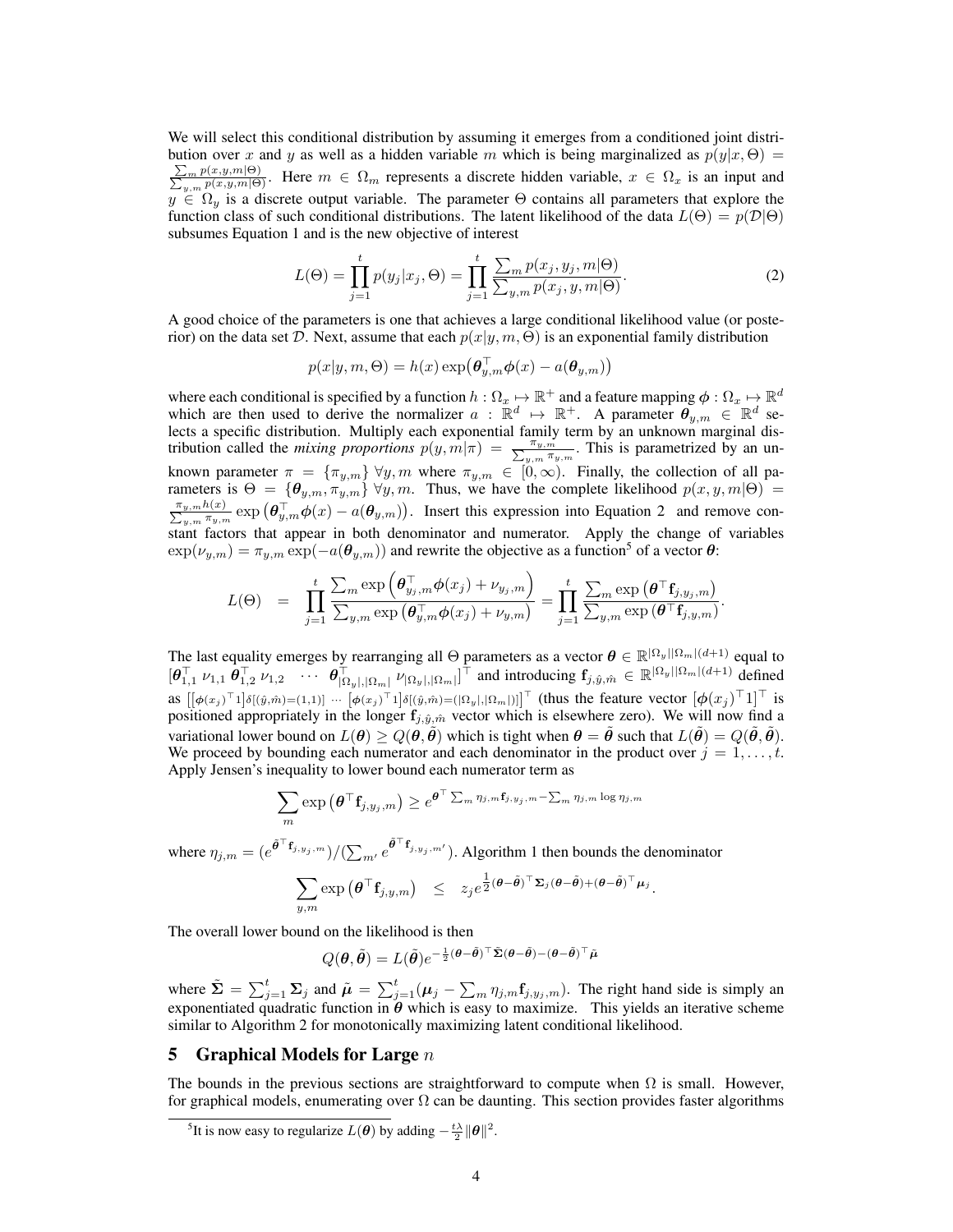that recover the bound efficiently for graphical models of bounded tree-width. A graphical model represents the factorization of a probability density function. This article will consider the factor graph notation of a graphical model. A factor graph is a bipartite graph  $\mathcal{G} = (V, W, E)$  with variable vertices  $V = \{1, \ldots, k\}$ , factor vertices  $W = \{1, \ldots, m\}$  and a set of edges *E* between *V* and *W*. In addition, define a set of random variables  $Y = \{y_1, \ldots, y_k\}$  each associated with the elements of *V* and a set of non-negative scalar functions  $\Psi = {\psi_1, \ldots, \psi_m}$  each associated with the elements of *W*. The factor graph implies that  $p(Y)$  factorizes as  $p(y_1, \ldots, y_k) = \frac{1}{Z} \prod_{c \in W} \psi_c(Y_c)$  where  $Z$  is a normalizing partition function (the dependence as  $p(y_1, \ldots, y_k) = \frac{1}{Z} \prod_{c \in W} \psi_c(Y_c)$ *Z* is a normalizing partition function (the dependence on parameters is suppressed here) and *Y<sup>c</sup>* is a subset of the random variables that are associated with the neighbors of node *c*. In other words,  $Y_c = \{y_i | i \in \text{Ne}(c)\}\$  where  $\text{Ne}(c)$  is the set of vertices that are neighbors of *c*. Inference in graphical models requires the evaluation and the optimization of *Z*. These computations can be NP-hard in general yet are efficient when *G* satisfies certain properties (low tree-width). Consider a log-linear model (a function class) indexed by a parameter  $\theta \in \Lambda$  in a convex hull  $\Lambda \subseteq \mathbb{R}^d$  as follows

$$
p(Y|\boldsymbol{\theta}) = \frac{1}{Z(\boldsymbol{\theta})} \prod_{c \in W} h_c(Y_c) \exp (\boldsymbol{\theta}^\top \mathbf{f}_c(Y_c))
$$

where  $Z(\theta) = \sum_{Y} \prod_{c \in W} h_c(Y_c) \exp (\theta^\top \mathbf{f}_c(Y_c))$ . The model is defined by a set of vector-valued functions  $f_c(Y_c) \in \mathbb{R}^d$  and scalar-valued functions  $h_c(Y_c) \in \mathbb{R}^+$ . Choosing a function from the function class hinges on estimating  $\theta$  by optimizing  $Z(\theta)$ . However, Algorithm 1 may be inapplicable due to the large number of configurations in *Y* . Instead, consider a more efficient surrogate algorithm which computes the same bound parameters by efficiently exploiting the factorization of the graphical model. This is possible since exponentiated quadratics are closed under multiplication and the required bound computations distribute nicely across decomposable graphical models.

#### Algorithm 3 JunctionTreeBound

Input Reverse-topological tree  $\mathcal T$  with  $c = 1, \ldots, m$  factors  $h_c(Y_c) \exp(\tilde{\theta}^\top \mathbf{f}_c(Y_c))$  and  $\tilde{\theta} \in \mathbb R^d$ For  $c = 1, \ldots, m$  $\text{If } (c < m) \{ Y_{both} = Y_c \cap Y_{pa(c)}, \ Y_{solo} = Y_c \setminus Y_{pa(c)} \}$  $E$ lse  ${Y_{both} = }\$ ,  ${Y_{solo} = Y_c}$ For each  $u \in Y_{both}$  $\{$  **Initialize**  $z_{c|x} \leftarrow 0^+, \mu_{c|x} = 0, \ \Sigma_{c|x} = z_{c|x}$ **I** For each *v ∈ Ysolo { w* = *u ⊗ v*;  $\alpha_w = h_c(w) e^{\tilde{\boldsymbol{\theta}}^\top \mathbf{f}_c(w)} \prod_{b \in ch(c)} z_{b|w} ; \ \ \mathbf{l}_w = \mathbf{f}_c(w) - \boldsymbol{\mu}_{c|u} + \sum_{b \in ch(c)} \boldsymbol{\mu}_{b|w} ;$  $\mathbf{\Sigma}_{c|u} = \sum_{b \in ch(c} \sum_{b|w} \frac{\tanh(\frac{1}{2}\log(\frac{\alpha_w}{z_{c|u}}))}{2\log(\frac{\alpha_w}{z})}$  $\frac{\alpha_{\rm v} \cdot 2 \cdot \alpha_{\rm v} \cdot z_{c|u}\,\prime\prime}{2\log(\frac{\alpha_w}{z_{c|u}})}{\bf l}_w{\bf l}_w^\top;~~\boldsymbol{\mu}_{c|u}=\frac{\alpha_w}{z_{c|u}+\alpha_w}{\bf l}_w;~~~z_{c|u}=\alpha_w;~\}\}$ Output Bound as  $z = z_m$ ,  $\mu = \mu_m$ ,  $\Sigma = \Sigma_m$ 

Begin by assuming that the graphical model in question is a *junction tree* and satisfies the running intersection property [18]. In Algorithm 3 (the Supplement provides a proof of its correctness), take  $ch(c)$  to be the set of children-cliques of clique *c* and  $pa(c)$  to be the parent of *c*. Note that the algorithm enumerates over  $u \in Y_{pa(c)} \cap Y_c$  and  $v \in Y_c \setminus Y_{pa(c)}$ . The algorithm stores a quadratic bound for each configuration of *u* (where *u* is the set of variables in common across both clique *c* and its parent). It then forms the bound by summing over  $v \in Y_c \setminus Y_{pa(c)}$ , each configuration of each variable a clique *c* has that is *not* shared with its parent clique. The algorithm also collects precomputed bounds from children of *c*. Also define  $w = u \otimes v \in Y_c$  as the conjunction of both indexing variables *u* and *v*. Thus, the two inner for loops enumerate over all configurations  $w \in Y_c$ of each clique. Note that *w* is used to query the children  $b \in ch(c)$  of a clique *c* to report their bound parameters  $z_{b/w}$ ,  $\mu_{b/w}$ ,  $\Sigma_{b/w}$ . This is done for each configuration *w* of the clique *c*. Note, however, that not every variable in clique  $c$  is present in each child  $b$  so only the variables in  $w$  that intersect  $Y_b$ are relevant in indexing the parameters  $z_{b|w}$ ,  $\mu_{b|w}$ ,  $\Sigma_{b|w}$  and the remaining variables do not change the values of  $z_{b|w}$ ,  $\mu_{b|w}$ ,  $\Sigma_{b|w}$ .

Algorithm 3 is efficient in the sense that computations involve enumerating over all configurations of each clique in the junction tree rather than over all configurations of *Y* . This shows that the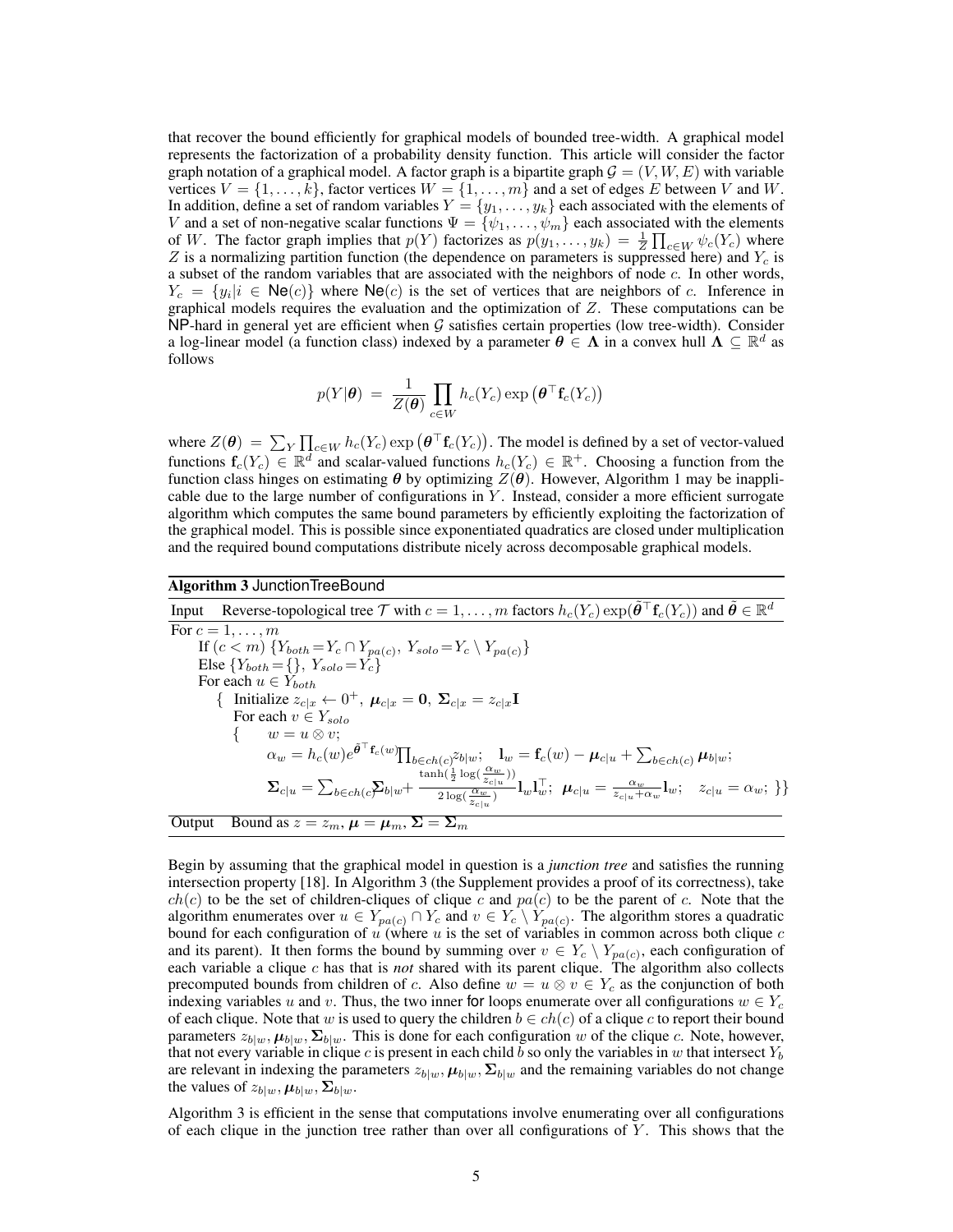computation involved is  $O(\sum_{c} |Y_c|)$  rather than  $O(|\Omega|)$  as in Algorithm 1. Thus, for estimating the computational efficiency of various algorithms in this article, take  $n = \sum_{c} |Y_c|$  for the graphical model case rather than  $n = |\Omega|$ . Algorithm 3 is a simple extension of the known recursions that are used to compute the partition function and its gradient vector. Thus, in addition to the **Σ** matrix which represents the curvature of the bound, Algorithm 3 is recovering the partition function value *z* and the gradient since  $\mu = \frac{\partial \log Z(\theta)}{\partial \theta}$  $\frac{g Z(\theta)}{\partial \theta}$ *θ*=*θ*˜ .

## 6 Low-Rank Bounds for Large *d*

In many realistic situations, the dimensionality *d* is large and this prevents the storage and inversion of the matrix  $\Sigma$ . We next present a low-rank extension that can be applied to any of the algorithms presented so far. As an example, consider Algorithm 4 which is a low-rank incarnation of Algorithm 2. Each iteration of Algorithm 2 requires  $O(tnd^2 + d^3)$  time since step 2 computes several  $\Sigma_j \in \mathbb{R}^{d \times d}$  matrices and 3 performs inversion. Instead, the new algorithm provides a low-rank version of the bound which still majorizes the log-partition function but requires only  $O(tnd)$  complexity (putting it on par with LBFGS). First, note that step 3 in Algo-

## Algorithm 4 LowRankBound

Input Parameter  $\tilde{\theta}$ , regularizer  $\lambda \in \mathbb{R}^+$ , model  $\mathbf{f}_t(y) \in \mathbb{R}^d$  and  $h_t(y) \in \mathbb{R}^+$  and rank  $k \in \mathbb{N}$  $\text{Initialize } \mathbf{S} = \mathbf{0} \in \mathbb{R}^{k \times k}, \mathbf{V} = \text{orthonormal} \in \mathbb{R}^{k \times d}, \mathbf{D} = t\lambda \mathbf{I} \in \text{diag}(\mathbb{R}^{d \times d})$ For each  $t \{$  Set  $z \rightarrow 0^+; \mu = 0;$ For each y*{*  $\alpha = h_t(y)e^{\tilde{\boldsymbol{\theta}}^\top \mathbf{f}_t(y)}$ ;  $\mathbf{r} =$  $\sqrt{\tanh(\frac{1}{2}\log(\frac{\alpha}{z}))}$  $\frac{\sinh(\frac{1}{2}\log(\frac{\alpha}{z}))}{\sqrt{2\log(\frac{\alpha}{z})}}(\mathbf{f}_t(y)-\boldsymbol{\mu});$  $\text{For } i = 1, \ldots, k : \mathbf{p}(i) = \mathbf{r}^\top \mathbf{V}(i, \cdot); \mathbf{r} = \mathbf{r} - \mathbf{p}(i)\mathbf{V}(i, \cdot);$ For  $i = 1, ..., k$  : For  $j = 1, ..., k$  :  $S(i, j) = S(i, j) + p(i)p(j);$  $\mathbf{Q}^\top \mathbf{A} \mathbf{Q} = \text{svd}(\mathbf{S}); \mathbf{S} \leftarrow \mathbf{A}; \mathbf{V} \leftarrow \mathbf{Q} \mathbf{V};$  $\mathbf{s} = [\mathbf{S}(1,1), \ldots, \mathbf{S}(k,k), \|\mathbf{r}\|^2]^\top; \ \tilde{k} = \arg \min_{i=1,\ldots,k+1} \mathbf{s}(i);$  $\textbf{if } (\tilde{k} \leq k) \left\{ \textbf{D} = \textbf{D} + \textbf{S}(\tilde{k}, \tilde{k}) \textbf{1}^\top |\textbf{V}(j, \cdot)| \text{ diag}(|\textbf{V}(k, \cdot)|); \right\}$  $\mathbf{S}(\tilde{k}, \tilde{k}) = \|\mathbf{r}\|^2; \; \mathbf{r} = \|\mathbf{r}\|^{-1}\mathbf{r}; \; \mathbf{V}(k, \cdot) = \mathbf{r}; \}$ else  $\{ \mathbf{D} = \mathbf{D} + \mathbf{1}^{\top} | \mathbf{r} | \text{diag}(|\mathbf{r}|); \} \}$  $\mu$  + =  $\frac{\alpha}{z+\alpha}$  (**f**<sub>t</sub>(*y*) *−*  $\mu$ ); *z* + = *α*; } }  $\mathbf{Output} \ \mathbf{S} \in \mathsf{diag}(\mathbb{R}^{k \times k}), \mathbf{V} \in \mathbb{R}^{k \times d}, \mathbf{D} \in \mathsf{diag}(\mathbb{R}^{d \times d})$ 

rithm 2 can be written as  $\tilde{\theta} = \tilde{\theta} - \Sigma^{-1} \mathbf{u}$  where  $\mathbf{u} = t\lambda \tilde{\theta} + \sum_{j=1}^{t} \mu_j - \mathbf{f}_{x_j}(y_j)$ . Clearly, Algorithm 1 can recover **u** by *only* computing  $\mu_j$  for  $j = 1, \ldots, t$  and skipping all steps involving matrices. This merely requires  $O(tnd)$  work. Second, we store  $\Sigma$  using a low-rank representation  $V^{\top}SV + D$  where  $V \in \mathbb{R}^{k \times d}$  is orthonormal,  $S \in \mathbb{R}^{k \times k}$  is positive semi-definite, and **D** ∈  $\mathbb{R}^{d \times d}$  is non-negative diagonal. Rather than increment the matrix by a rank one update of the form  $\Sigma_i = \Sigma_{i-1} + \mathbf{r}_i \mathbf{r}_i^\top$  where  $\mathbf{r}_i = \sqrt{\frac{\tanh(\frac{1}{2}\log(\alpha/z))}{2\log(\alpha/z)}}$  $\frac{\ln(\frac{\pi}{2} \log(\alpha/z))}{2 \log(\alpha/z)} (\mathbf{f}_i - \boldsymbol{\mu}_i)$ , simply project  $\mathbf{r}_i$  onto each eigenvector in **V** and update matrix **S** and **V** via a singular value decomposition  $(O(k^3)$  work). 3 After removing *k* such projections, the remaining residual from  $\mathbf{r}_i$  forms a new eigenvector  $\mathbf{e}_{k+1}$ and its magnitude forms a new singular value. The resulting rank  $(k + 1)$  system is orthonormal with  $(k + 1)$  singular values. We discard its smallest singular value and corresponding eigenvector to revert back to an order *k* eigensystem. However, instead of merely *discarding* we can *absorb* the smallest singular value and eigenvector into the **D** component by bounding the remaining outerproduct with a diagonal term. This provides a guaranteed overall upper bound in  $O(tnd)$  ( $k$  is assumed to be logarithmic with dimension  $d$ ). Finally, to invert  $\Sigma$ , we apply the Woodbury formula:  $\Sigma^{-1} = \mathbf{D}^{-1} + \mathbf{D}^{-1}\mathbf{V}^\top (\mathbf{S}^{-1} + \mathbf{V}\mathbf{D}^{-1}\mathbf{V}^\top)^{-1}\mathbf{V}\mathbf{D}^{-1}$  which only requires  $O(k^3)$  work. A proof of correctness for Algorithm 4 can be found in the Supplement.

## 7 Experiments

We first focus on the logistic regression task and compare the performance of the bound (using the low-rank Algorithm 2) with first-order and second order methods such as LBFGS, conjugate gradient (CG) and steepest descent (SD). We use 4 benchmark data-sets: the SRBCT and Tumors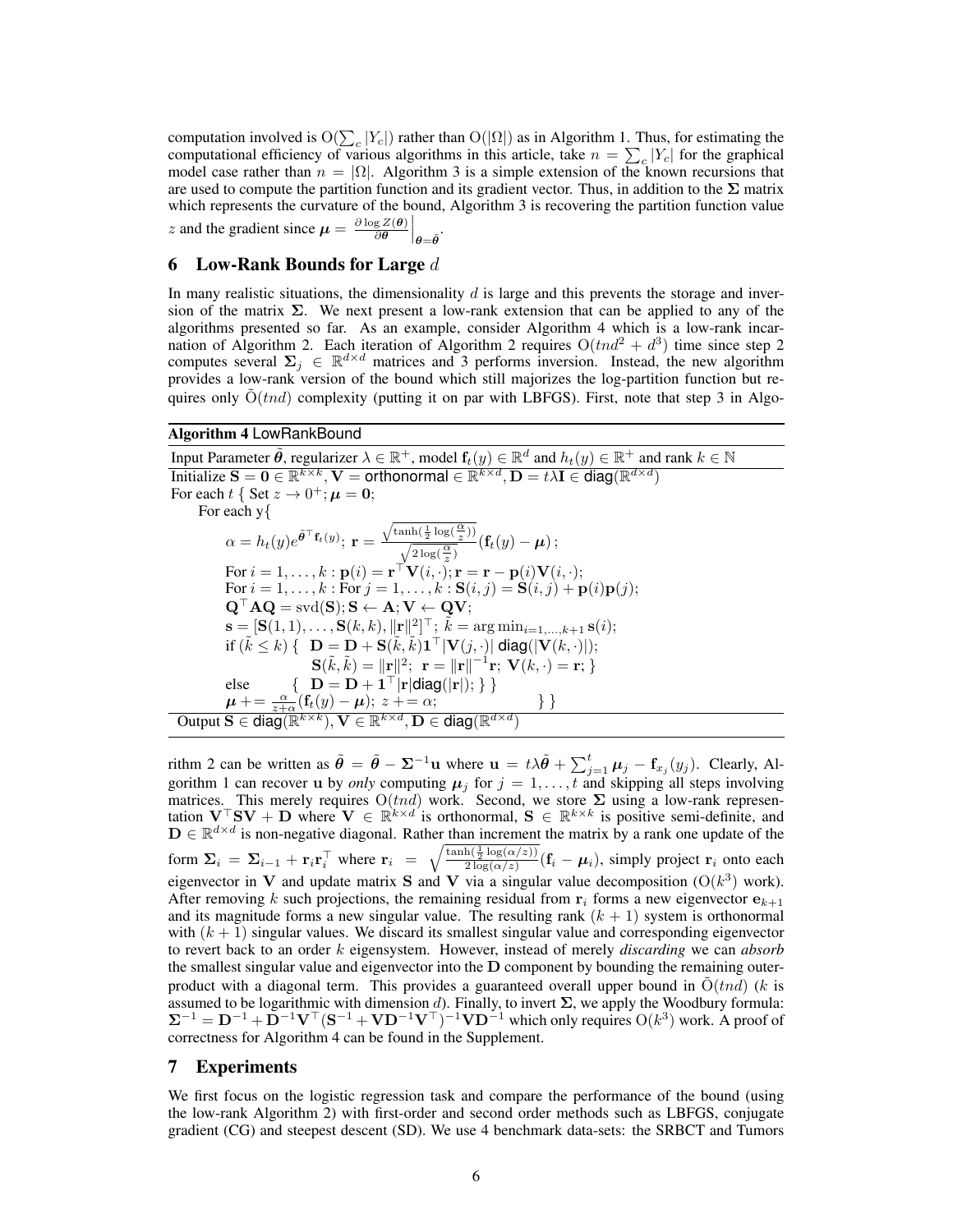data-sets from [29] as well as the Text and SecStr data-sets from http://olivier.chapelle.cc/sslbook/benchmarks.html. For all experiments in this section, the setup is as follows. Each data-set is split into training  $(90\%)$  and testing  $(10\%)$  parts. All implementations are run on the same hardware with C++ code. The termination criterion for all algorithms is a change in estimated parameter or function values smaller than 10<sup>-6</sup> (with a ceiling on the number of iterations of 10<sup>6</sup>). Results are averaged over 10 random initializations close to **0**. The regularization parameter *λ*, when used, was chosen through crossvalidation. In Table 1 we report times in seconds and the number of iterations for each algorithm (including LBFGS) to achieve the LBFGS termination solution modulo a small constant *ϵ* (set to 10*−*<sup>4</sup> ). Table 1 also provides data-set sizes and regularization values. The first 4 columns in Table 1 provide results for this experiment.

| Data-set     | <b>SRBCT</b>     |      | Tumors           |      | Text             |                  | SecStr      |      | CoNLL            |      | PennTree         |      |
|--------------|------------------|------|------------------|------|------------------|------------------|-------------|------|------------------|------|------------------|------|
| <b>Size</b>  | $n=4$            |      | $n=26$           |      | $n=2$            |                  | $n=2$       |      | $m=9$            |      | $m=45$           |      |
|              | $t=83$           |      | $t=308$          |      | $t = 1500$       |                  | $t = 83679$ |      | $t = 1000$       |      | $t = 1000$       |      |
|              | $d = 9236$       |      | $d = 390260$     |      | $d = 23922$      |                  | $d = 632$   |      | $d = 33615$      |      | $d = 14175$      |      |
|              | $\lambda = 10^1$ |      | $\lambda = 10^1$ |      | $\lambda = 10^2$ | $\lambda = 10^1$ |             |      | $\lambda = 10^1$ |      | $\lambda = 10^1$ |      |
| Algorithm    | time             | iter | time             | iter | time             | iter             | time        | iter | time             | iter | time             | iter |
| <b>LBFGS</b> | 6.10             | 42   | 3246.83          | 8    | 15.54            |                  | 881.31      | 47   | 25661.54         | 17   | 62848.08         |      |
| <b>SD</b>    | 7.27             | 43   | 18749.15         | 53   | 153.10           | 69               | 1490.51     | 79   | 93821.72         | 12   | 156319.31        | 12   |
| CG           | 40.61            | 100  | 14840.66         | 42   | 57.30            | 23               | 667.67      | 36   | 88973.93         | 23   | 76332.39         | 18   |
| Bound        | 3.67             | 8    | 1639.93          | 4    | 6.18             |                  | 27.97       | 9    | 16445.93         | 4    | 27073.42         | 2    |

Table 1: Time in seconds and iterations required to obtain within *ϵ* of the LBFGS solution (where *ϵ* = 10*−*<sup>4</sup> ) for logistic regression problems (on SRBCT, Tumors, Text and SecStr data-sets where *n* is the number of classes) and Markov CRF problems (on CoNLL and PennTree data-sets, where  $m$  is the number of classes). Here,  $t$  is the total number of samples (training and testing),  $d$  is the dimensionality of the feature vector and  $\lambda$  is the cross-validated regularization setting.

Structured prediction problems are explored using two popular data-sets. The first one contains Spanish news wire articles from the a session of the CoNLL 2002 conference. This corpus involves a named entity recognition problem and consists of sentences where each word is annotated with one of  $m = 9$  possible labels. The second task is from the PennTree Bank. This corpus involves a tagging problem and consists of sentences where each word is labeled with one of  $m = 45$  possible parts-of-speech. A conditional random field is estimated with a Markov chain structure to give word labels a sequential dependence. The features describing the words are constructed as in [30]. Two last columns of Table 1 provide results for this experiment. We used the low-rank version of Algorithm 3. In both experiments, the bound always remained fastest as indicated in bold.



Figure 1: Classification boundaries using the bound and EM for a toy latent likelihood problem.

We next performed experiments with maximum latent conditional likelihood problems. We denote by *m* the number of hidden variables. Due to the non-concavity of this objective, we are most interested in finding good local maxima. We start with a simple toy experiment from [19] comparing the bound to the expectation-maximization (EM) algorithm in the binary classification problem presented on the left image of Figure 1. The model incorrectly uses only 2 Gaussians per class while the data is generated using 8 Gaussians total. On Figure 1 we show the decision boundary obtained using the bound (with  $m = 2$ ) and EM. EM performs as well as random chance guessing while the bound classifies the data very well. The average test log-likelihood obtained by EM was -1.5e+06 while the bound obtained -21.8.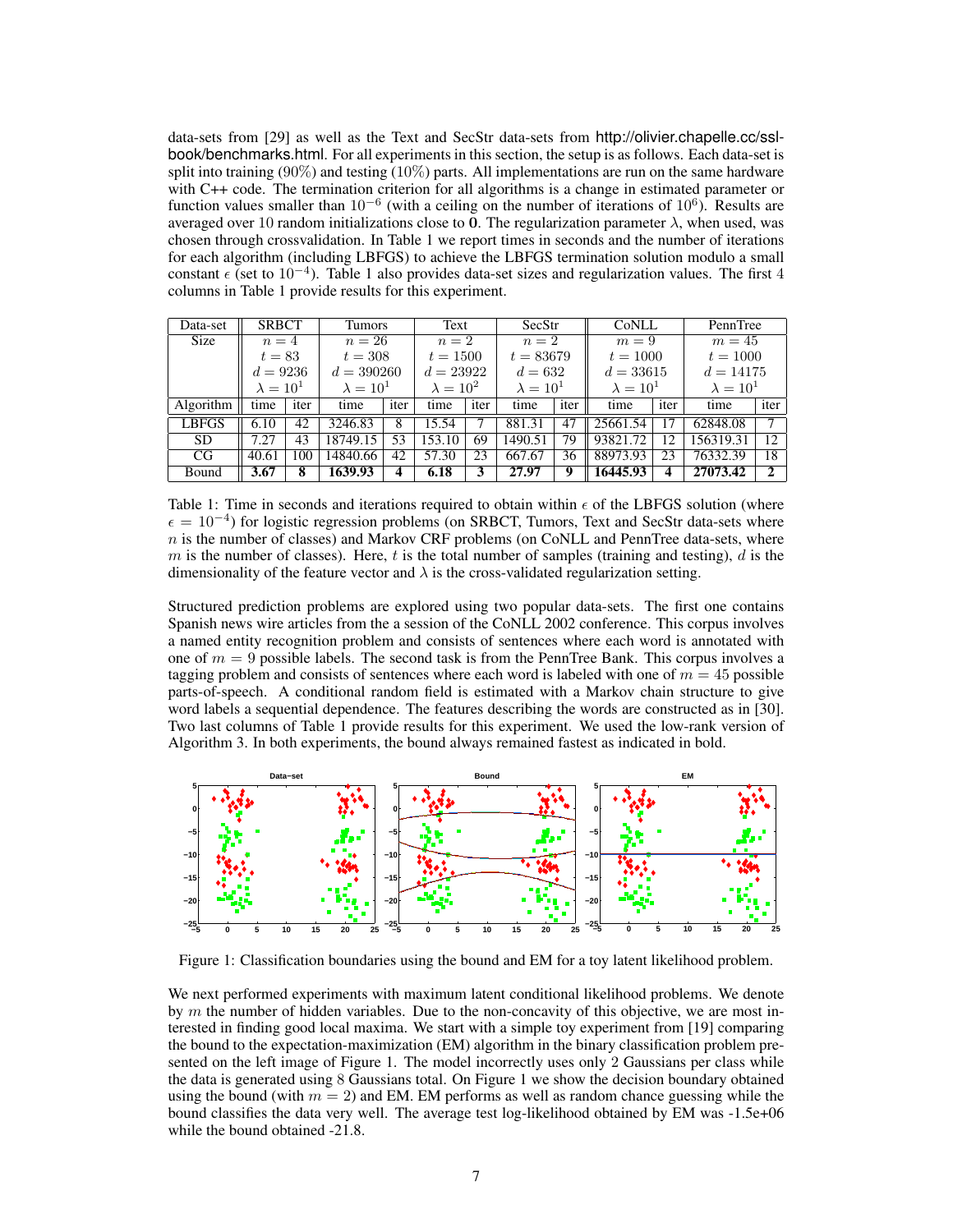We next compared the algorithms (the bound, Newton-Raphson, BFGS, CG and SD) in maximum latent conditional likelihood problems on five benchmark data-sets. These included four UCI datasets<sup>6</sup> (ion, bupa, hepatitis and wine) and the previously used SRBCT data-set. The feature mapping used was  $\phi(x) = \mathbf{x} \in \mathbb{R}^d$  which corresponds to a mixture *Gaussian-gated* logistic regressions (obtained by conditioning a mixture of *m* Gaussians per class). We used a value of  $\lambda = 0$  throughout the latent experiments. We explored setting  $m \in \{1, 2, 3, 4\}$ . Table 2 shows the testing latent loglikelihood at convergence for *m* chosen through cross-validation (the Supplement contains a more complete table). In bold, we show the algorithm that obtained the highest testing log-likelihood. The bound is the best performer overall and finds better solutions in less time. Figure 2 depicts the convergence on ion, hepatitis and SRBCT data sets.

| Data-set    | ion     | bupa     | hepatitis | wine    | <b>SRBCT</b> |
|-------------|---------|----------|-----------|---------|--------------|
| Algorithm   | $m = 3$ | $m = 2$  | $m = 2$   | $m = 3$ | $m = 4$      |
| <b>BFGS</b> | $-5.88$ | $-21.78$ | $-5.28$   | $-1.79$ | $-6.06$      |
| <b>SD</b>   | $-5.56$ | $-21.74$ | $-5.14$   | $-1.37$ | $-5.61$      |
| CG          | $-5.57$ | $-21.81$ | $-4.84$   | $-0.95$ | $-5.76$      |
| Newton      | $-5.95$ | $-21.85$ | $-5.50$   | $-0.71$ | $-5.54$      |
| Bound       | -4.18   | $-19.95$ | $-4.40$   | $-0.48$ | $-0.11$      |

Table 2: Test log-likelihood at convergence for ion, bupa, hepatitis, wine and SRBCT data-sets.



Figure 2: Convergence of test latent log-likelihood on ion, hepatitis and SRBCT data-sets.

## 8 Discussion

A simple quadratic upper bound for the partition function of log-linear models was proposed and makes majorization approaches competitive with state-of-the-art first- and second-order optimization methods. The bound is efficiently recoverable for graphical models and admits low-rank variants for high-dimensional data. It allows faster and monotonically convergent majorization in CRF learning and maximum latent conditional likelihood problems (where it also finds better local maxima). Future work will explore *intractable* partition functions where likelihood evaluation is hard but bound maximization may remain feasible. Furthermore, the majorization approach will be applied in stochastic [31] and distributed optimization settings.

## Acknowledgments

The authors thank A. Smola, M. Collins, D. Kanevsky and the referees for valuable feedback.

## References

- [1] J. Lafferty, A. McCallum, and F. Pereira. Conditional random fields: Probabilistic models for segmenting and labeling sequence data. In *ICML*, 2001.
- [2] A. Globerson, T. Koo, X. Carreras, and M. Collins. Exponentiated gradient algorithms for log-linear structured prediction. In *ICML*, 2007.
- [3] J. Darroch and D. Ratcliff. Generalized iterative scaling for log-linear models. *Annals of Math. Stat.*, 43:1470–1480, 1972.

<sup>6</sup>Downloaded from http://archive.ics.uci.edu/ml/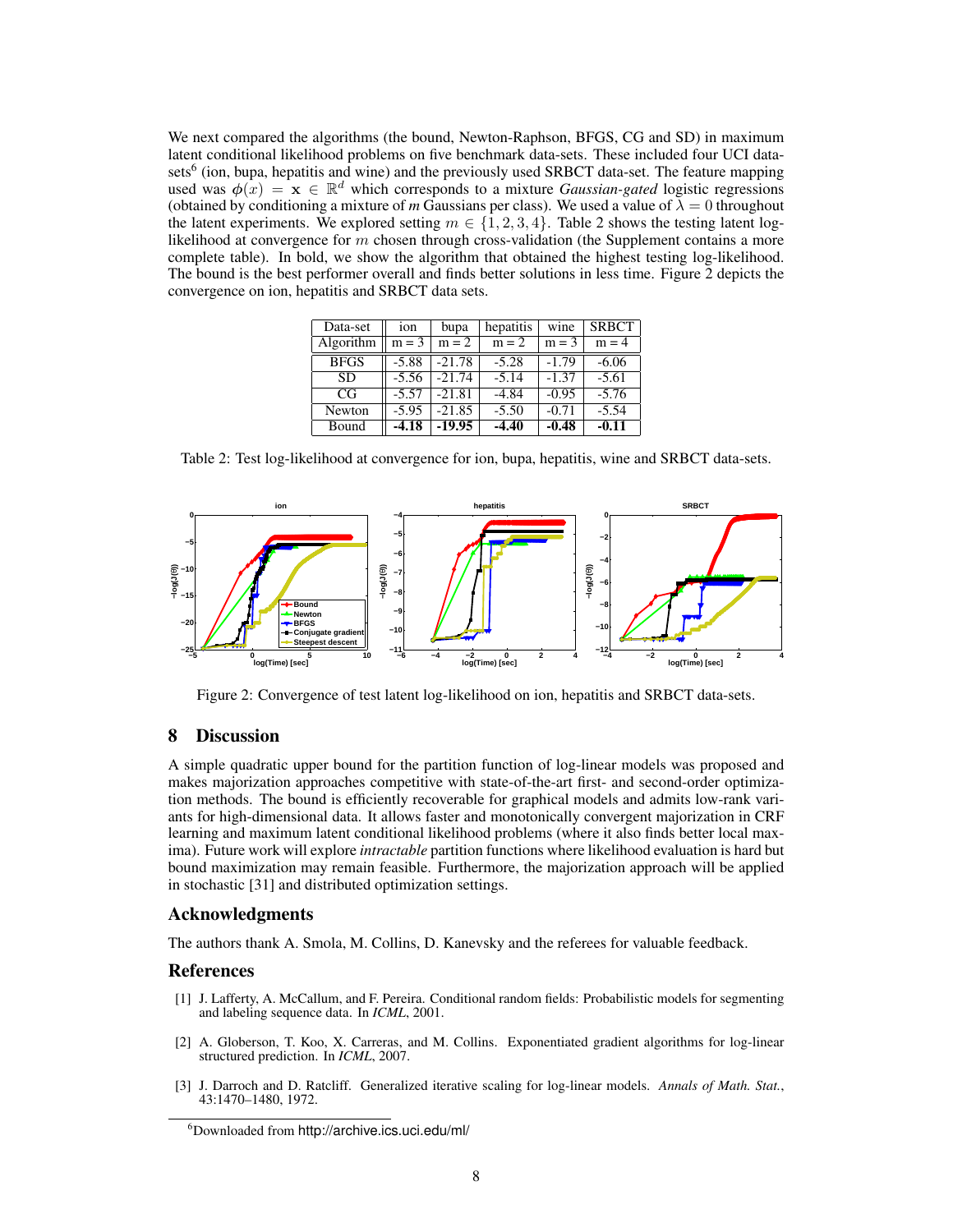- [4] D. Bohning and B. Lindsay. Monotonicity of quadratic approximation algorithms. *Ann. Inst. Statist. Math.*, 40:641–663, 1988.
- [5] A. Berger. The improved iterative scaling algorithm: A gentle introduction. Technical report, 1997.
- [6] S. Della Pietra, V. Della Pietra, and J. Lafferty. Inducing features of random fields. *IEEE PAMI*, 19(4), 1997.
- [7] R. Malouf. A comparison of algorithms for maximum entropy parameter estimation. In *CoNLL*, 2002.
- [8] H. Wallach. Efficient training of conditional random fields. Master's thesis, University of Edinburgh, 2002.
- [9] F. Sha and F. Pereira. Shallow parsing with conditional random fields. In *NAACL*, 2003.
- [10] C. Zhu, R. Byrd, P Lu, and J. Nocedal. Algorithm 778: L-BFGS-B: Fortran subroutines for large-scale bound-constrained optimization. *TOMS*, 23(4), 1997.
- [11] S. Benson and J. More. A limited memory variable metric method for bound constrained optimization. Technical report, Argonne National Laboratory, 2001.
- [12] G. Andrew and J. Gao. Scalable training of *ℓ*1-regularized log-linear models. In *ICML*, 2007.
- [13] D. Roth. Integer linear programming inference for conditional random fields. In *ICML*, 2005.
- [14] Y. Mao and G. Lebanon. Generalized isotonic conditional random fields. *Machine Learning*, 77:225–248, 2009.
- [15] C. Sutton and A. McCallum. Piecewise training for structured prediction. *Machine Learning*, 77:165–194, 2009.
- [16] J. De Leeuw and W. Heiser. *Convergence of correction matrix algorithms for multidimensional scaling*, chapter Geometric representations of relational data. 1977.
- [17] A. Dempster, N. Laird, and D. Rubin. Maximum likelihood from incomplete data via the EM algorithm. *J. of the Royal Stat. Soc.*, B-39, 1977.
- [18] M. Wainwright and M Jordan. Graphical models, exponential families and variational inference. *Foundations and Trends in Machine Learning*, 1(1-2):1–305, 2008.
- [19] T. Jebara and A. Pentland. On reversing Jensen's inequality. In *NIPS*, 2000.
- [20] J. Salojarvi, K Puolamaki, and S. Kaski. Expectation maximization algorithms for conditional likelihoods. In *ICML*, 2005.
- [21] A. Quattoni, S. Wang, L. P. Morency, M. Collins, and T. Darrell. Hidden conditional random fields. *IEEE PAMI*, 29(10):1848–1852, October 2007.
- [22] T. Jaakkola and M. Jordan. Bayesian parameter estimation via variational methods. *Statistics and Computing*, 10:25–37, 2000.
- [23] G. Bouchard. Efficient bounds for the softmax and applications to approximate inference in hybrid models. In *NIPS AIHM Workshop*, 2007.
- [24] B. Taskar, C. Guestrin, and D. Koller. Max margin Markov networks. In *NIPS*, 2004.
- [25] Y. Qi, M. Szummer, and T. P. Minka. Bayesian conditional random fields. In *AISTATS*, 2005.
- [26] T. Bromwich and T. MacRobert. *An Introduction to the Theory of Infinite Series*. Chelsea, 1991.
- [27] S. B. Wang, A. Quattoni, L.-P. Morency, and D. Demirdjian. Hidden conditional random fields for gesture recognition. In *CVPR*, 2006.
- [28] Y. Wang and G. Mori. Max-margin hidden conditional random fields for human action recognition. In *CVPR*, pages 872–879. IEEE, 2009.
- [29] F. Bach, R. Jenatton, J. Mairal, and G. Obozinski. *Optimization for Machine Learning*, chapter Convex optimization with sparsity-inducing norms. MIT Press, 2011.
- [30] Y. Altun, I. Tsochantaridis, and T. Hofmann. Hidden Markov support vector machines. In *ICML*, 2003.
- [31] SVN. Vishwanathan, N. Schraudolph, M. Schmidt, and K. Murphy. Accelerated training of conditional random fields with stochastic gradient methods. In *ICML*, 2006.
- [32] T. Jebara. Multitask sparsity via maximum entropy discrimination. *JMLR*, 12:75–110, 2011.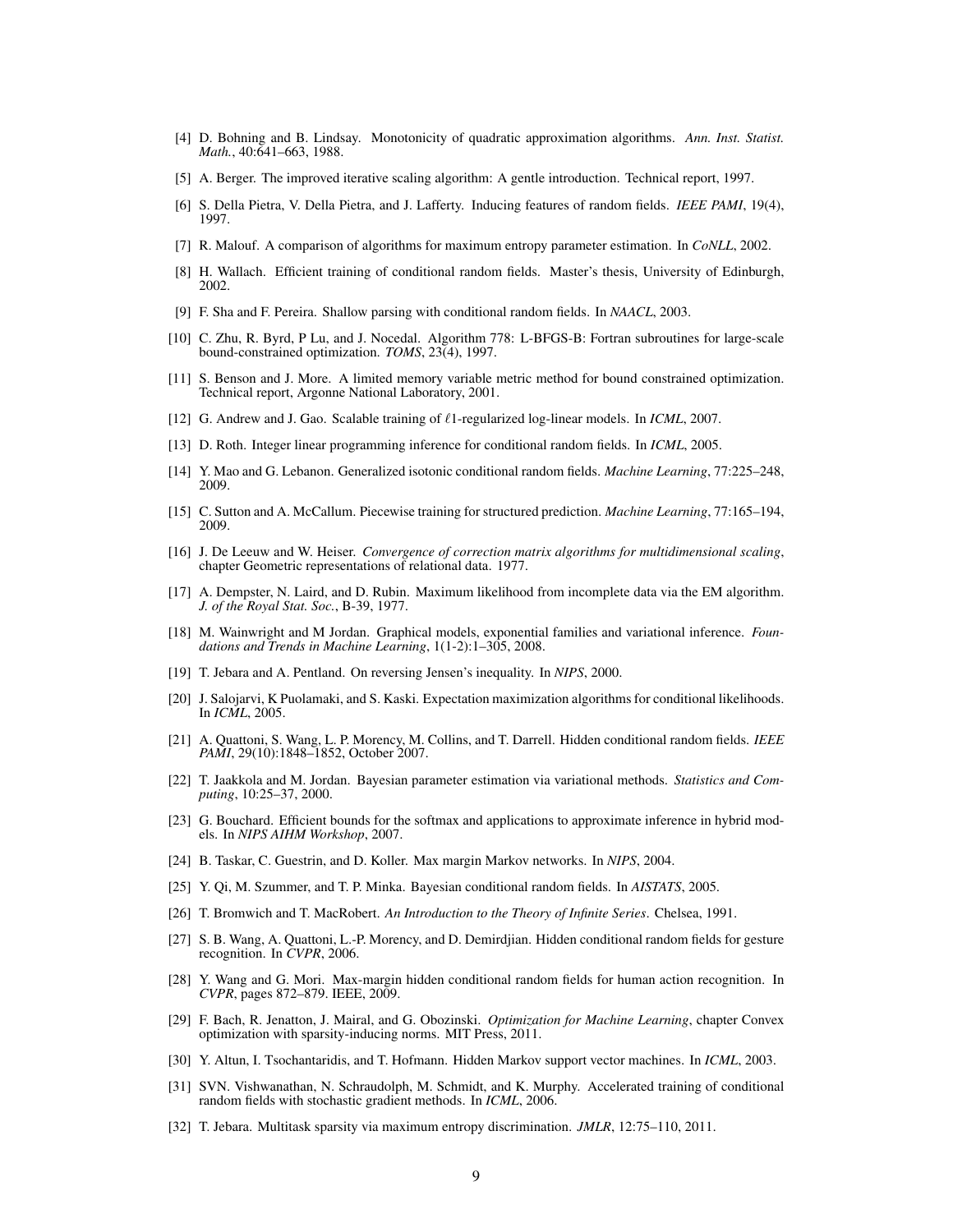# Majorization for CRFs and Latent Likelihoods (Supplementary Material)

Tony Jebara **Anna Choromanska** Department of Computer Science Department of Electrical Engineering Columbia University Columbia University jebara@cs.columbia.edu aec2163@columbia.edu

## Abstract

This supplement presents additional details in support of the full article. These include the application of the majorization method to maximum entropy problems. It also contains proofs of the various theorems, in particular, a guarantee that the bound majorizes the partition function. In addition, a proof is provided guaranteeing convergence on (non-latent) maximum conditional likelihood problems. The supplement also contains supporting lemmas that show the bound remains applicable in constrained optimization problems. The supplement then proves the soundness of the junction tree implementation of the bound for graphical models with large *n*. It also proves the soundness of the low-rank implementation of the bound for problems with large *d*. Finally, the supplement contains additional experiments and figures to provide further empirical support for the majorization methodology.

## Supplement for Section 2

**Proof of Theorem 1** Rewrite the partition function as a sum over the integer index  $j = 1, \ldots, n$ under the random ordering  $\pi : \Omega \mapsto \{1, \ldots, n\}$ . This defines  $j = \pi(y)$  and associates *h* and **f** with  $h_j = h(\pi^{-1}(j))$  and  $\mathbf{f}_j = \mathbf{f}(\pi^{-1}(j))$ . Next, write  $Z(\theta) = \sum_{j=1}^n \alpha_j \exp(\lambda^\top \mathbf{f}_j)$  by introducing  $\lambda = \theta - \tilde{\theta}$  and  $\alpha_j = h_j \exp(\tilde{\theta}^\top f_j)$ . Define the partition function over only the first *i* components as  $Z_i(\theta) = \sum_{j=1}^i \alpha_j \exp(\lambda^\top f_j)$ . When  $i = 0$ , a trivial quadratic upper bound holds

$$
Z_0(\boldsymbol{\theta}) \leq z_0 \exp\left(\tfrac{1}{2}\boldsymbol{\lambda}^\top\boldsymbol{\Sigma}_0\boldsymbol{\lambda} + \boldsymbol{\lambda}^\top\boldsymbol{\mu}_0\right)
$$

with the parameters  $z_0 \to 0^+, \mu_0 = \mathbf{0}$ , and  $\mathbf{\Sigma}_0 = z_0 \mathbf{I}$ . Next, add one term to the current partition function  $Z_1(\theta) = Z_0(\theta) + \alpha_1 \exp(\lambda^\top \mathbf{f}_1)$ . Apply the current bound  $Z_0(\theta)$  to obtain

$$
Z_1(\boldsymbol{\theta}) \ \leq \ z_0 \exp(\tfrac{1}{2}\boldsymbol{\lambda}^\top \boldsymbol{\Sigma}_0 \boldsymbol{\lambda} + \boldsymbol{\lambda}^\top \boldsymbol{\mu}_0) + \alpha_1 \exp(\boldsymbol{\lambda}^\top \mathbf{f}_1).
$$

Consider the following change of variables

$$
\mathbf{u} = \Sigma_0^{1/2} \boldsymbol{\lambda} - \Sigma_0^{-1/2} (\mathbf{f}_1 - \boldsymbol{\mu}_0))
$$
  
\n
$$
\gamma = \frac{\alpha_1}{z_0} \exp(\frac{1}{2} (\mathbf{f}_1 - \boldsymbol{\mu}_0)^{\top} \Sigma_0^{-1} (\mathbf{f}_1 - \boldsymbol{\mu}_0))
$$

and rewrite the logarithm of the bound as

 $\log Z_1(\theta) \leq \log z_0 - \frac{1}{2}(\mathbf{f}_1 - \boldsymbol{\mu}_0)^\top \mathbf{\Sigma}_0^{-1}(\mathbf{f}_1 - \boldsymbol{\mu}_0) + \boldsymbol{\lambda}^\top \mathbf{f}_1 + \log (\exp(\frac{1}{2}||\mathbf{u}||^2) + \gamma).$ Apply Lemma 1 (cf. [32] p. 100) to the last term to get

$$
\log Z_1(\boldsymbol{\theta}) \le \log z_0 - \frac{1}{2} (\mathbf{f}_1 - \boldsymbol{\mu}_0)^\top \boldsymbol{\Sigma}_0^{-1} (\mathbf{f}_1 - \boldsymbol{\mu}_0) + \boldsymbol{\lambda}^\top \mathbf{f}_1 + \log(\exp(\frac{1}{2} ||\mathbf{v}||^2) + \gamma) + \frac{\mathbf{v}^\top (\mathbf{u} - \mathbf{v})}{1 + \gamma \exp(-\frac{1}{2} ||\mathbf{v}||^2)} + \frac{1}{2} (\mathbf{u} - \mathbf{v})^\top (I + \Gamma \mathbf{v} \mathbf{v}^\top) (\mathbf{u} - \mathbf{v})
$$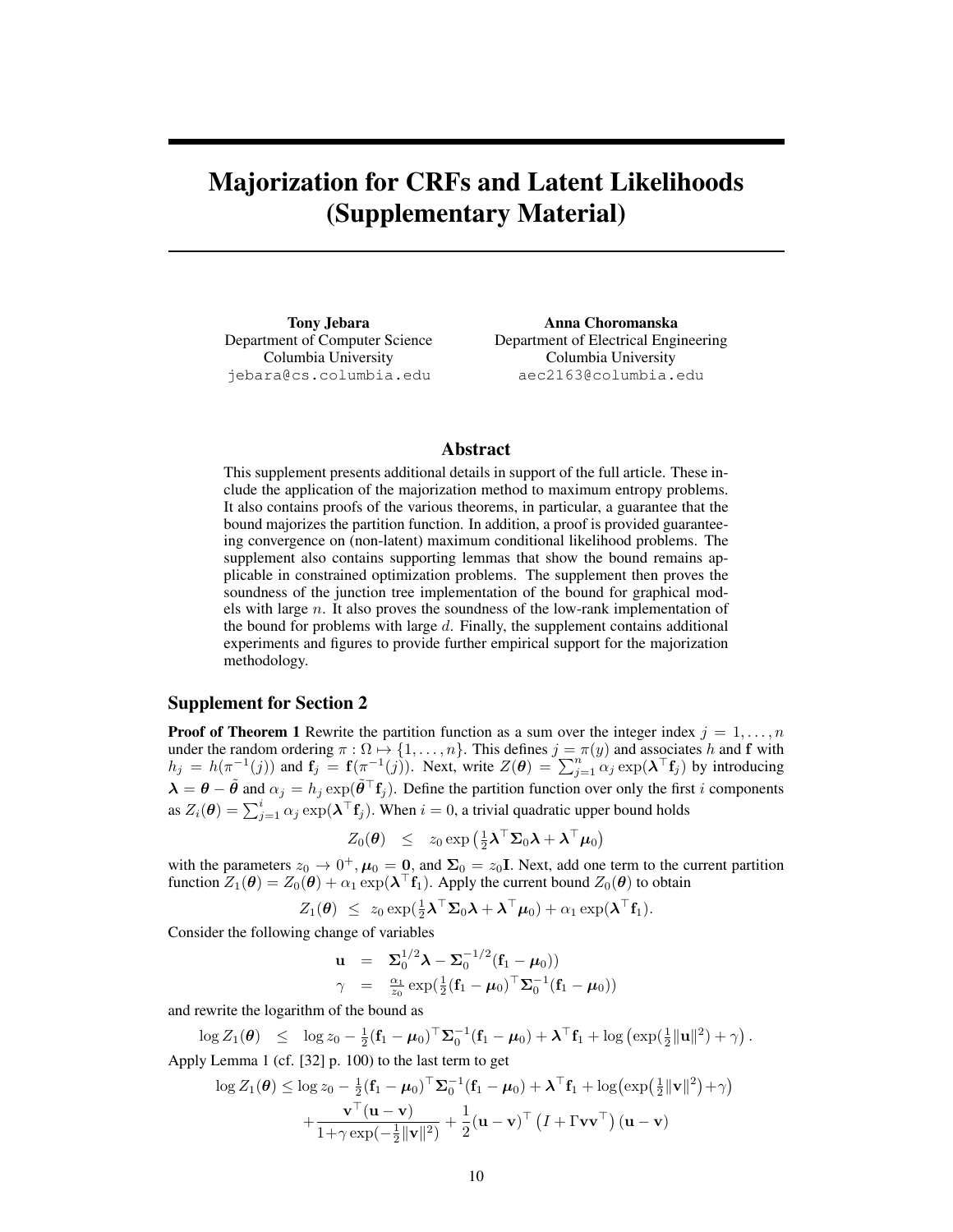where  $\Gamma = \frac{\tanh(\frac{1}{2}\log(\gamma \exp(-\frac{1}{2}||\mathbf{v}||^2)))}{\sqrt{2\pi i}}$  $\frac{u_1 \cdot 2^{u_2} \cdot u_3 + v_4}{2 \cdot u_3 \cdot u_1 + u_2 \cdot u_2}$ . The bound in [32] is tight when **u** = **v**. To achieve tightness when  $\theta = \tilde{\theta}$  or, equivalently,  $\lambda = 0$ , we choose  $\mathbf{v} = \Sigma_0^{-1/2}(\mu_0 - \mathbf{f}_1)$  yielding

$$
Z_1(\boldsymbol{\theta}) \;\; \leq \;\; z_1 \exp \left( \tfrac{1}{2} \boldsymbol{\lambda}^\top \boldsymbol{\Sigma}_1 \boldsymbol{\lambda} + \boldsymbol{\lambda}^\top \boldsymbol{\mu}_1 \right)
$$

where we have

$$
z_1 = z_0 + \alpha_1
$$
  
\n
$$
\mu_1 = \frac{z_0}{z_0 + \alpha_1} \mu_0 + \frac{\alpha_1}{z_0 + \alpha_1} \mathbf{f}_1
$$
  
\n
$$
\Sigma_1 = \Sigma_0 + \frac{\tanh(\frac{1}{2} \log(\alpha_1/z_0))}{2 \log(\alpha_1/z_0)} (\mu_0 - \mathbf{f}_1)(\mu_0 - \mathbf{f}_1)^{\top}.
$$

This rule updates the bound parameters  $z_0$ ,  $\mu_0$ ,  $\Sigma_0$  to incorporate an extra term in the sum over *i* in  $Z(\theta)$ . The process is iterated *n* times (replacing 1 with *i* and 0 with  $i - 1$ ) to produce an overall bound on all terms.

## Lemma 1 *(See [32] p. 100)*

*For all*  $\mathbf{u} \in \mathbb{R}^d$ *, any*  $\mathbf{v} \in \mathbb{R}^d$  *and any*  $\gamma \geq 0$ *, the bound* log  $(\exp(\frac{1}{2}||\mathbf{u}||^2) + \gamma) \leq$ 

$$
\log\left(\exp\left(\frac{1}{2}\|\mathbf{v}\|^2\right)+\gamma\right)+\frac{\mathbf{v}^\top(\mathbf{u}-\mathbf{v})}{1+\gamma\exp(-\frac{1}{2}\|\mathbf{v}\|^2)}+\frac{1}{2}(\mathbf{u}-\mathbf{v})^\top\left(I+\Gamma\mathbf{v}\mathbf{v}^\top\right)(\mathbf{u}-\mathbf{v})
$$

*holds when the scalar term*  $\Gamma = \frac{\tanh(\frac{1}{2}\log(\gamma \exp(-\|\mathbf{v}\|^2/2)))}{2\log(\gamma \exp(-\|\mathbf{v}\|^2/2))}$ *. Equality is achieved when*  $\mathbf{u} = \mathbf{v}$ *.* 

Proof of Lemma 1 The proof is provided in [32].

## Supplement for Section 3

Maximum entropy problem We show here that partition functions arise naturally in maximum entropy estimation or minimum relative entropy  $\mathcal{RE}(p||h) = \sum_y p(y) \log \frac{p(y)}{h(y)}$  estimation. Consider the following problem:

$$
\min_{p} \mathcal{RE}(p||h) \text{ s.t.} \sum_{y} p(y) \mathbf{f}(y) = \mathbf{0}, \sum_{y} p(y) \mathbf{g}(y) \ge \mathbf{0}.
$$

Here, assume that  $\mathbf{f}:\Omega\mapsto\mathbb{R}^d$  and  $\mathbf{g}:\Omega\mapsto\mathbb{R}^{d'}$  are arbitrary (non-constant) vector-valued functions over the sample space. The solution distribution  $p(y) = h(y) \exp(\theta^\top f(y) + \theta^\top g(y))/Z(\theta, \theta)$  is recovered by the dual optimization

$$
\boldsymbol{\theta}, \boldsymbol{\vartheta} = \max_{\boldsymbol{\vartheta} \ge \mathbf{0}, \boldsymbol{\theta}} - \log \sum_{y} h(y) \exp \left( \boldsymbol{\theta}^{\top} \mathbf{f}(y) + \boldsymbol{\vartheta}^{\top} \mathbf{g}(y) \right)
$$

where  $\theta \in \mathbb{R}^d$  and  $\vartheta \in \mathbb{R}^{d'}$ . These are obtained by minimizing  $Z(\theta, \vartheta)$  or equivalently by maximizing its negative logarithm. Algorithm 1 permits variational maximization of the dual via the quadratic program

$$
\min_{\boldsymbol{\vartheta} \geq \mathbf{0}, \boldsymbol{\theta}} \frac{1}{2} (\boldsymbol{\beta} - \tilde{\boldsymbol{\beta}})^{\top} \boldsymbol{\Sigma} (\boldsymbol{\beta} - \tilde{\boldsymbol{\beta}}) + \boldsymbol{\beta}^{\top} \boldsymbol{\mu}
$$

where  $\beta^{\top} = [\theta^{\top} \vartheta^{\top}]$ . Note that any general convex hull of constraints  $\beta \in \Lambda \subseteq \mathbb{R}^{d+d'}$  could be imposed without loss of generality.

Proof of Theorem 2 We begin by proving a lemma that will be useful later.

**Lemma 2** *If*  $\kappa \Psi \succeq \Phi \succ 0$  for  $\Phi, \Psi \in \mathbb{R}^{d \times d}$ , then

$$
L(\theta) = -\frac{1}{2}(\theta - \tilde{\theta})^{\top} \Phi(\theta - \tilde{\theta}) - (\theta - \tilde{\theta})^{\top} \mu
$$

$$
U(\theta) = -\frac{1}{2}(\theta - \tilde{\theta})^{\top} \Psi(\theta - \tilde{\theta}) - (\theta - \tilde{\theta})^{\top} \mu
$$

satisfy  $\sup_{\theta \in \Lambda} L(\theta) \geq \frac{1}{\kappa} \sup_{\theta \in \Lambda} U(\theta)$  for any convex  $\Lambda \subseteq \mathbb{R}^d$ ,  $\tilde{\theta} \in \Lambda$ ,  $\mu \in \mathbb{R}^d$  and  $\kappa \in \mathbb{R}^+$ .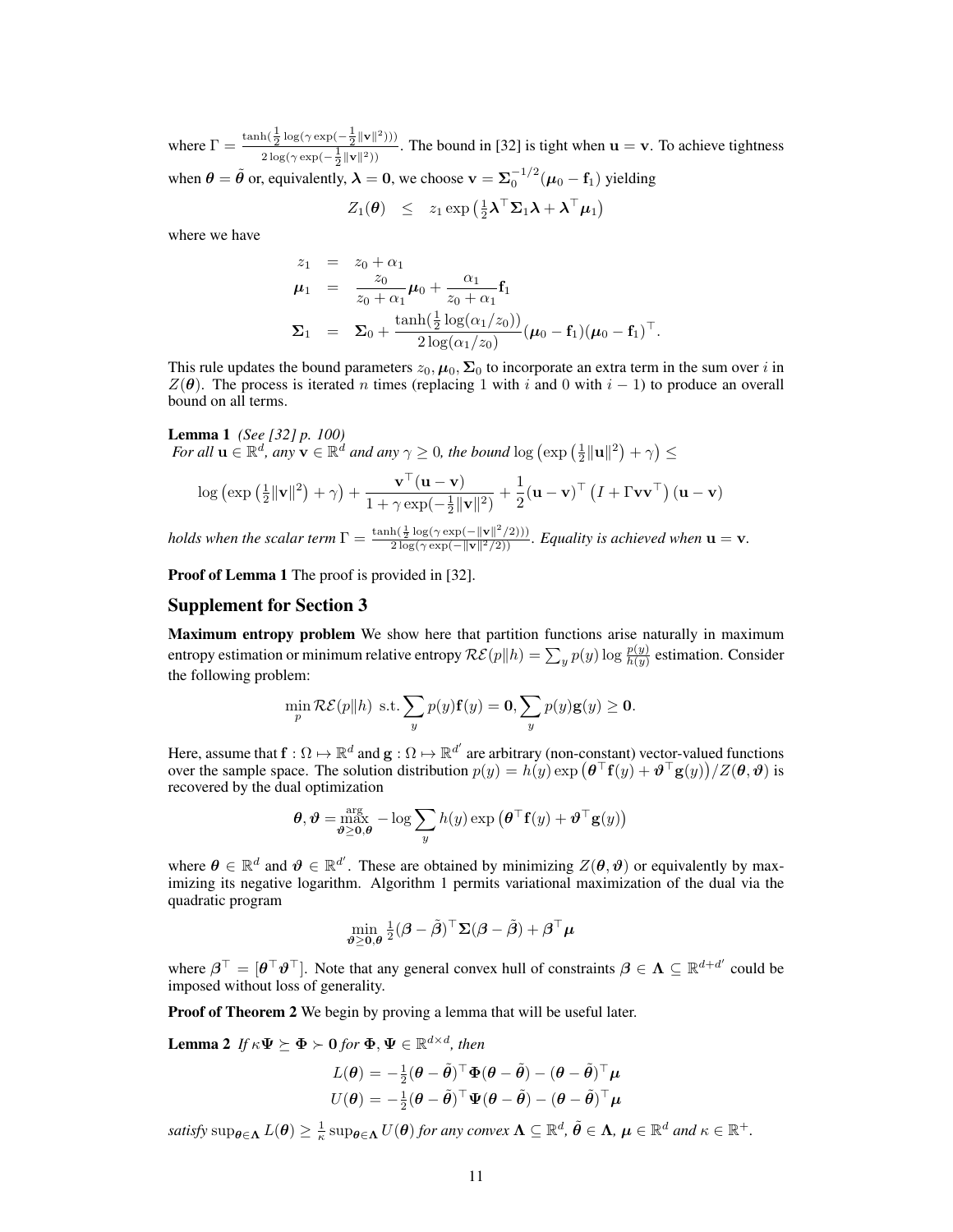**Proof of Lemma 2** Define the primal problems of interest as  $P_L = \sup_{\theta \in \Lambda} L(\theta)$  and  $P_U = L(U(\theta))$  $\sup_{\theta \in \Lambda} U(\theta)$ . The constraints  $\theta \in \Lambda$  can be summarized by a set of linear inequalities  $A\theta \leq b$ where  $A \in \mathbb{R}^{k \times d}$  and  $b \in \mathbb{R}^k$  for some (possibly infinite)  $k \in \mathbb{Z}$ . Apply the change of variables  $z = \theta - \tilde{\theta}$ . The constraint  $A(z + \tilde{\theta}) \le b$  simplifies into  $Az \le \tilde{b}$  where  $\tilde{b} = b - A\tilde{\theta}$ . Since  $\tilde{\theta} \in \Lambda$ , it is easy to show that  $\tilde{\mathbf{b}} \geq 0$ . We obtain the equivalent primal problems  $\mathbf{P}_L = \sup_{\mathbf{A}\mathbf{z}\leq \tilde{\mathbf{b}}} -\frac{1}{2}\mathbf{z}^\top \mathbf{\Phi} \mathbf{z}$  $z^{\top} \mu$  and  $P_U = \sup_{Az \le \tilde{b}} -\frac{1}{2}z^{\top} \Psi z - z^{\top} \mu$ . The corresponding dual problems are

$$
\mathbf{D}_L = \inf_{\mathbf{y} \ge 0} \frac{\mathbf{y}^\top \mathbf{A} \mathbf{\Phi}^{-1} \mathbf{A}^\top \mathbf{y}}{2} + \mathbf{y}^\top \mathbf{A} \mathbf{\Phi}^{-1} \boldsymbol{\mu} + \mathbf{y}^\top \tilde{\mathbf{b}} + \frac{\boldsymbol{\mu}^\top \mathbf{\Phi}^{-1} \boldsymbol{\mu}}{2}
$$

$$
\mathbf{D}_U = \inf_{\mathbf{y} \ge 0} \frac{\mathbf{y}^\top \mathbf{A} \mathbf{\Psi}^{-1} \mathbf{A}^\top \mathbf{y}}{2} + \mathbf{y}^\top \mathbf{A} \mathbf{\Psi}^{-1} \boldsymbol{\mu} + \mathbf{y}^\top \tilde{\mathbf{b}} + \frac{\boldsymbol{\mu}^\top \mathbf{\Psi}^{-1} \boldsymbol{\mu}}{2}.
$$

Due to strong duality,  $P_L = D_L$  and  $P_U = D_U$ . Apply the inequalities  $\Phi \preceq \kappa \Psi$  and  $y^\top \tilde{b} > 0$  as

$$
\mathbf{P}_L \ge \sup_{\mathbf{A} \ge \le \tilde{\mathbf{b}}} -\frac{\kappa}{2} \mathbf{z}^\top \mathbf{\Psi} \mathbf{z} - \mathbf{z}^\top \boldsymbol{\mu} = \inf_{\mathbf{y} \ge 0} \frac{\mathbf{y}^\top \mathbf{A} \mathbf{\Psi}^{-1} \mathbf{A}^\top \mathbf{y}}{2\kappa} + \frac{\mathbf{y}^\top \mathbf{A} \mathbf{\Psi}^{-1} \boldsymbol{\mu}}{\kappa} + \mathbf{y}^\top \tilde{\mathbf{b}} + \frac{\boldsymbol{\mu}^\top \mathbf{\Psi}^{-1} \boldsymbol{\mu}}{2\kappa} \ge \frac{1}{\kappa} \mathbf{D}_U = \frac{1}{\kappa} \mathbf{P}_U.
$$

This proves that  $P_L \geq \frac{1}{\kappa} P_U$ .

We will use the above to prove Theorem 2. First, we will upper-bound (in the Loewner ordering sense) the matrices  $\Sigma_j$  in Algorithm 2. Since  $||\mathbf{f}_{x_j}(y)||^2 \leq r$  for all  $y \in \Omega_j$  and since  $\mu_j$  in Algorithm 1 is a convex combination of  $f_{x_j}(y)$ , the outer-product terms in the update for  $\Sigma_j$  satisfy

$$
(\mathbf{f}_{x_j}(y) - \boldsymbol{\mu}) (\mathbf{f}_{x_j}(y) - \boldsymbol{\mu})^{\top} \preceq 4r^2 \mathbf{I}.
$$

Thus,  $\Sigma_j \preceq \mathcal{F}(\alpha_1, \dots, \alpha_n) 4r^2 \mathbf{I}$  holds where

$$
\mathcal{F}(\alpha_1,\ldots,\alpha_n) = \sum_{i=2}^n \frac{\tanh(\frac{1}{2}\log(\frac{\alpha_i}{\sum_{k=1}^{i-1}\alpha_k}))}{2\log(\frac{\alpha_i}{\sum_{k=1}^{i-1}\alpha_k})}
$$

using the definition of  $\alpha_1, \ldots, \alpha_n$  in the proof of Theorem 1. The formula for *F* starts at  $i = 2$  since  $z_0 \to 0^+$ . Assume permutation  $\pi$  is sampled uniformly at random. The expected value of  $\mathcal F$  is then

$$
\mathrm{E}_{\pi}[\mathcal{F}(\alpha_1,\ldots,\alpha_n)] = \frac{1}{n!} \sum_{\pi} \sum_{i=2}^n \frac{\tanh(\frac{1}{2}\log(\frac{\alpha_{\pi(i)}}{\sum_{k=1}^{i-1} \alpha_{\pi(k)}}))}{2\log(\frac{\alpha_{\pi(i)}}{\sum_{k=1}^{i-1} \alpha_{\pi(k)}})}.
$$

We claim that the expectation is maximized when all  $\alpha_i = 1$  or any positive constant. Also,  $\mathcal F$ is invariant under uniform scaling of its arguments. Write the expected value of  $\mathcal F$  as  $E$  for short. Next, consider  $\frac{\partial E}{\partial \alpha_i}$  at the setting  $\alpha_i = 1, \forall i$ . Due to the expectation over  $\pi$ , we have  $\frac{\partial E}{\partial \alpha_i} = \frac{\partial E}{\partial \alpha_o}$ for any *l, o*. Therefore, the gradient vector is constant when all  $\alpha_i = 1$ . Since  $\mathcal{F}(\alpha_1, \dots, \alpha_n)$ is invariant to scaling, the gradient vector must therefore be the all zeros vector. Thus, the point when all  $\alpha_i = 1$  is an extremum or a saddle. Next, consider  $\frac{\partial}{\partial \alpha_o} \frac{\partial E}{\partial \alpha_l}$  for any *l*, *o*. At the setting  $\alpha_i = 1$ ,  $\frac{\partial^2 E}{\partial \alpha_i^2} = -c(n)$  and,  $\frac{\partial}{\partial \alpha_o} \frac{\partial E}{\partial \alpha_i} = c(n)/(n-1)$  for some non-negative constant function *c*(*n*). Thus, the  $\alpha_i = 1$  extremum is locally concave and is a maximum. This establishes that  $E_{\pi}[\mathcal{F}(\alpha_1,\ldots,\alpha_n)] \leq E_{\pi}[\mathcal{F}(1,\ldots,1)]$  and yields the Loewner bound

$$
\Sigma_j \preceq \left(2r^2\sum_{i=1}^{n-1} \frac{\tanh(\log(i)/2)}{\log(i)}\right) \mathbf{I} = \omega \mathbf{I}.
$$

Apply this bound to each  $\Sigma_j$  in the lower bound on  $J(\theta)$  and also note a corresponding upper bound

$$
J(\theta) \geq J(\tilde{\theta}) - \frac{t\omega + t\lambda}{2} \|\theta - \tilde{\theta}\|^2 - \sum_j (\theta - \tilde{\theta})^\top (\mu_j - \mathbf{f}_{x_j}(y_j))
$$

$$
J(\theta) \leq J(\tilde{\theta}) - \frac{t\lambda}{2} \|\theta - \tilde{\theta}\|^2 - \sum_j (\theta - \tilde{\theta})^\top (\mu_j - \mathbf{f}_{x_j}(y_j))
$$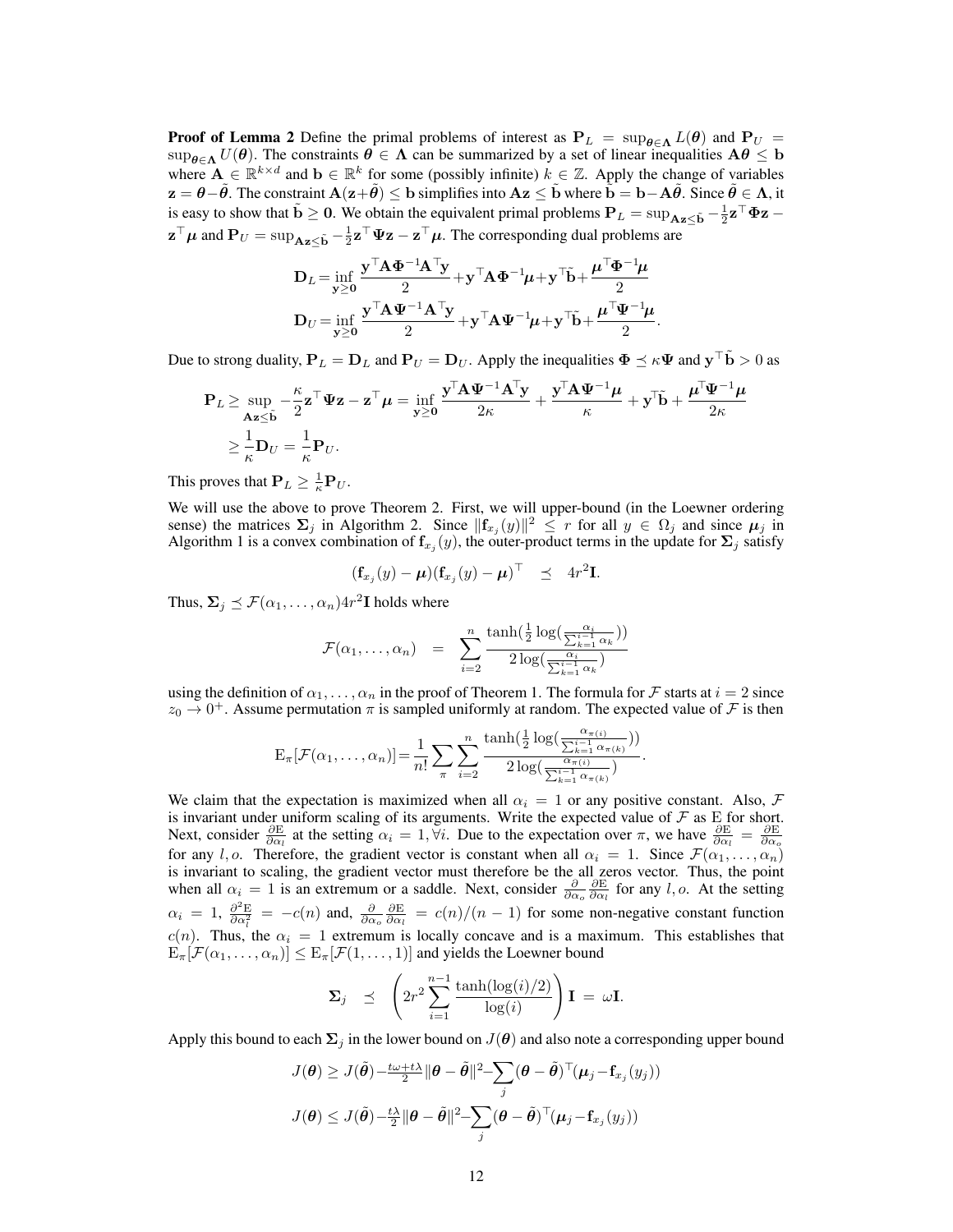which follows from Jensen's inequality. Define the current  $\tilde{\theta}$  at time  $\tau$  as  $\theta_{\tau}$  and denote by  $L_{\tau}(\theta)$  the above lower bound and by  $U_{\tau}(\theta)$  the above upper bound at time  $\tau$ . Clearly,  $L_{\tau}(\theta) \leq J(\theta) \leq U_{\tau}(\theta)$ with equality when  $\theta = \theta_{\tau}$ . Algorithm 2 maximizes  $J(\theta)$  after initializing at  $\theta_0$  and performing an update by maximizing a lower bound based on  $\Sigma_j$ . Since  $L_{\tau}(\theta)$  replaces the definition of  $\Sigma_j$ with  $\omega I \succeq \Sigma_j$ ,  $L_\tau(\theta)$  is a looser bound than the one used by Algorithm 2. Thus, performing  $\theta_{\tau+1} = \arg \max_{\theta \in \Lambda} L_{\tau}(\theta)$  makes less progress than a step of Algorithm 1. Consider computing the slower update at each iteration  $\tau$  and returning  $\theta_{\tau+1} = \arg \max_{\theta \in \Lambda} L_{\tau}(\theta)$ . Setting  $\Phi = (\bar{t}\omega + \bar{t}\lambda)\mathbf{I}$ ,  $\Psi = t\lambda \mathbf{I}$  and  $\kappa = \frac{\omega + \lambda}{\lambda}$  allows us to apply Lemma 2 as follows

$$
\sup_{\theta \in \Lambda} L_{\tau}(\theta) - L_{\tau}(\theta_{\tau}) = \frac{1}{\kappa} \sup_{\theta \in \Lambda} U_{\tau}(\theta) - U_{\tau}(\theta_{\tau}).
$$

Since  $L_{\tau}(\theta_{\tau}) = J(\theta_{\tau}) = U_{\tau}(\theta_{\tau}), J(\theta_{\tau+1}) \ge \sup_{\theta \in \Lambda} L_{\tau}(\theta)$  and  $\sup_{\theta \in \Lambda} U_{\tau}(\theta) \ge J(\theta^*)$ , we obtain

$$
J(\boldsymbol{\theta}_{\tau+1})-J(\boldsymbol{\theta}^*) \geq \left(1-\frac{1}{\kappa}\right)\left(J(\boldsymbol{\theta}_{\tau})-J(\boldsymbol{\theta}^*)\right).
$$

Iterate the above inequality starting at  $t = 0$  to obtain

$$
J(\boldsymbol{\theta}_{\tau})-J(\boldsymbol{\theta}^*) \geq \left(1-\frac{1}{\kappa}\right)^{\tau}\left(J(\boldsymbol{\theta}_0)-J(\boldsymbol{\theta}^*)\right).
$$

A solution within a multiplicative factor of  $\epsilon$  implies that  $\epsilon = \left(1 - \frac{1}{\kappa}\right)^{\tau}$  or  $\log(1/\epsilon) = \tau \log \frac{\kappa}{\kappa - 1}$ . Inserting the definition for *κ* shows that the number of iterations  $\tau$  is at most  $\left\lceil \frac{\log(1/\epsilon)}{\log \frac{\kappa}{\kappa-1}} \right\rceil$ ⌉ or  $\lceil \frac{\log(1/\epsilon)}{2} \rceil$  $\frac{\log(1/\epsilon)}{\log(1+\lambda/\omega)}$ . Inserting the definition for  $\omega$  gives the bound.



Figure 3: Junction tree of depth 2.

| <b>Algorithm 5</b> Small Junction Tree                                                                                                                                                                    |
|-----------------------------------------------------------------------------------------------------------------------------------------------------------------------------------------------------------|
| Input Parameters $\theta$ and $h(u)$ , $f(u)$ $\forall u \in Y_1^{2,0}$ and $z_i, \Sigma_i, \mu_i \forall i = 1, \ldots, m_{1,1}$                                                                         |
| Initialize $z \to 0^+, \mu = 0, \Sigma = zI$                                                                                                                                                              |
| For each configuration $u \in Y_1^{2,0}$ {                                                                                                                                                                |
| $\alpha = h(u)(\prod_{i=1}^{m_{1,1}} z_i \exp(-\tilde{\theta}^\top \mu_i)) \exp(\tilde{\theta}^\top (f(u) + \sum_{i=1}^{m_{1,1}} \mu_i)) = h(u) \exp(\tilde{\theta}^\top f(u)) \prod_{i=1}^{m_{1,1}} z_i$ |
| 1 = $f(u) + \sum_{i=1}^{m_{1,1}} \mu_i - \mu$                                                                                                                                                             |
| $\Sigma + = \sum_{i=1}^{m_{1,1}} \Sigma_i + \frac{\tanh(\frac{1}{2} \log(\alpha/z))}{2 \log(\alpha/z)} \Pi^{\top}$                                                                                        |
| $\mu + = \frac{\alpha}{z + \alpha} 1$                                                                                                                                                                     |
| $z + \alpha$                                                                                                                                                                                              |
| Output $z, \mu, \Sigma$                                                                                                                                                                                   |

## Supplement for Section 5

Proof of correctness for Algorithm 3 Consider a simple junction tree of depth 2 shown on Figure 3. The notation  $Y_c^{a,b}$  refers to the  $c^{th}$  tree node located at tree level *a* (first level is considered as the one with tree leaves) whose parent is the  $b^{th}$  from the higher tree level (the root has no parent so  $b = 0$ ). Let  $\sum_{Y_{c_1}^{a_1,b_1}}$  refer to the sum over all configurations of variables in  $Y_{c_1}^{a_1,b_1}$  and  $\sum_{Y_{c_1}^{a_1,b_1} \backslash Y_{c_2}^{a_2,b_2}}$ <br>refers to the sum over all configurations of variables that are in  $Y_{c_1}^{a_1,b_1}$ denote the number of children of the  $b^{th}$  node located at tree level  $a + 1$ . For short-hand, use  $\psi(Y) = h(Y) \exp(\theta | f(Y))$ . The partition function can be expressed as: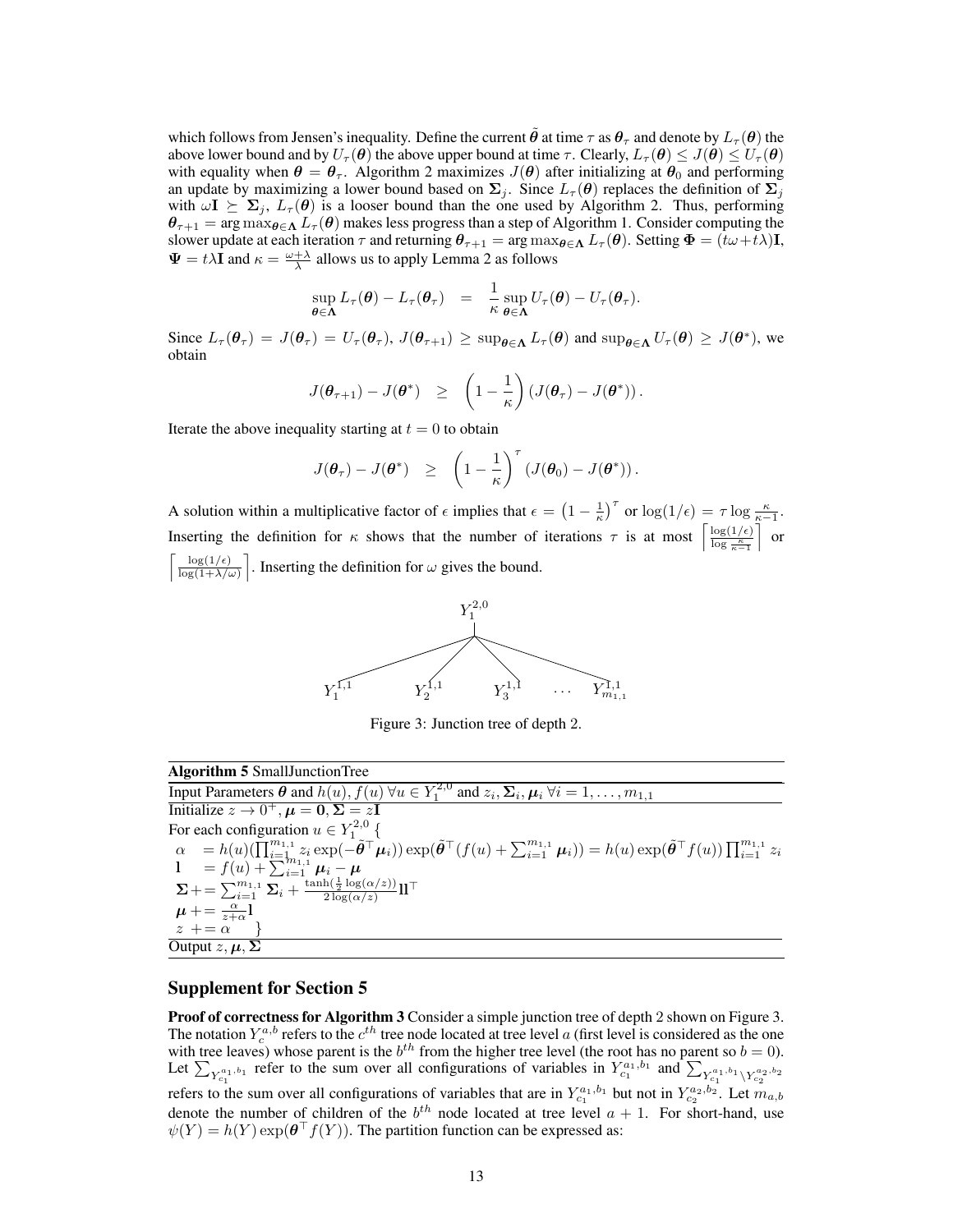

Figure 4: Junction tree of depth 3.

$$
Z(\theta) = \sum_{u \in Y_1^{2,0}} \left[ \psi(u) \prod_{i=1}^{m_{1,1}} \left( \sum_{v \in Y_i^{1,1} \setminus Y_1^{2,0}} \psi(v) \right) \right]
$$
  
\n
$$
\leq \sum_{u \in Y_1^{2,0}} \left[ \psi(u) \prod_{i=1}^{m_{1,1}} z_i \exp(\frac{1}{2} \left( \theta - \tilde{\theta})^\top \Sigma_i (\theta - \tilde{\theta}) + (\theta - \tilde{\theta})^\top \mu_i \right) \right]
$$
  
\n
$$
= \sum_{u \in Y_1^{2,0}} \left[ h(u) \exp(\theta^\top f(u)) \prod_{i=1}^{m_{1,1}} z_i \exp\left( \frac{1}{2} (\theta - \tilde{\theta})^\top \Sigma_i (\theta - \tilde{\theta}) + (\theta - \tilde{\theta})^\top \mu_i \right) \right]
$$

where the upper-bound is obtained by applying Theorem 1 to each of the terms  $\sum_{v \in Y_i^{1,1} \setminus Y_1^{2,0}} \psi(v)$ . By simply rearranging terms we get:

$$
Z(\boldsymbol{\theta}) \leq \sum_{u \in Y_1^{2,0}} \left[ h(u) \left( \prod_{i=1}^{m_{1,1}} z_i \exp(-\tilde{\boldsymbol{\theta}}^\top \boldsymbol{\mu}_i) \right) \exp\left( \boldsymbol{\theta}^\top \left( f(u) + \sum_{i=1}^{m_{1,1}} \boldsymbol{\mu}_i \right) \right) \right. \\ \left. \exp \left( \frac{1}{2} (\boldsymbol{\theta} - \tilde{\boldsymbol{\theta}})^\top \left( \sum_{i=1}^{m_{1,1}} \boldsymbol{\Sigma}_i \right) (\boldsymbol{\theta} - \tilde{\boldsymbol{\theta}}) \right) \right].
$$

One can prove that this expression can be upper-bounded by  $z \exp\left(\frac{1}{2}(\theta - \hat{\theta})^\top \Sigma (\theta - \hat{\theta}) + (\theta - \hat{\theta})^\top \mu\right)$  where *z*,  $\Sigma$  and  $\mu$  can be computed using Algorithm 5 (a simplification of Algorithm 3). We will call this result Lemma A. The proof is similar to the proof of Theorem 1 so is not repeated here.

Consider enlarging the tree to a depth 3 as shown on Figure 4. The partition function is now

$$
Z(\boldsymbol{\theta}) = \sum_{u \in Y_1^{3,0}} \left[ \psi(u) \prod_{i=1}^{m_{2,1}} \left( \sum_{v \in Y_i^{2,1} \setminus Y_1^{3,0}} \left( \psi(v) \prod_{j=1}^{m_{1,i}} \left( \sum_{w \in Y_j^{1,i} \setminus Y_i^{2,1}} \psi(w) \right) \right) \right) \right].
$$

By Lemma A we can upper bound each  $\sum_{v \in Y_i^{2,1} \setminus Y_1^{3,0}} \left( \psi(v) \prod_{j=1}^{m_{1,i}} \left( \sum_{w \in Y_j^{1,i} \setminus Y_i^{2,1}} \psi(w) \right) \right)$  term by the expression  $z_i \exp\left(\frac{1}{2}(\boldsymbol{\theta}-\hat{\boldsymbol{\theta}})^\top \boldsymbol{\Sigma}_i (\boldsymbol{\theta}-\hat{\boldsymbol{\theta}}) + (\boldsymbol{\theta}-\hat{\boldsymbol{\theta}})^\top \boldsymbol{\mu}_i\right)$ . This yields

$$
Z(\boldsymbol{\theta}) \leq \sum_{u \in Y_1^{3,0}} \left[ \psi(u) \prod_{i=1}^{m_{2,1}} z_i \exp \left( \frac{1}{2} (\boldsymbol{\theta} - \tilde{\boldsymbol{\theta}})^{\top} \boldsymbol{\Sigma}_i (\boldsymbol{\theta} - \tilde{\boldsymbol{\theta}}) + (\boldsymbol{\theta} - \tilde{\boldsymbol{\theta}})^{\top} \boldsymbol{\mu}_i \right) \right].
$$

This process can be viewed as collapsing the sub-trees  $S_1^{2,1}, S_2^{2,1}, \ldots, S_{m_{2,1}}^{2,1}$  to super-nodes that are represented by bound parameters,  $z_i$ ,  $\Sigma_i$  and  $\mu_i$ ,  $i = \{1, 2, \dots, m_{2,1}\}$ , where the sub-trees are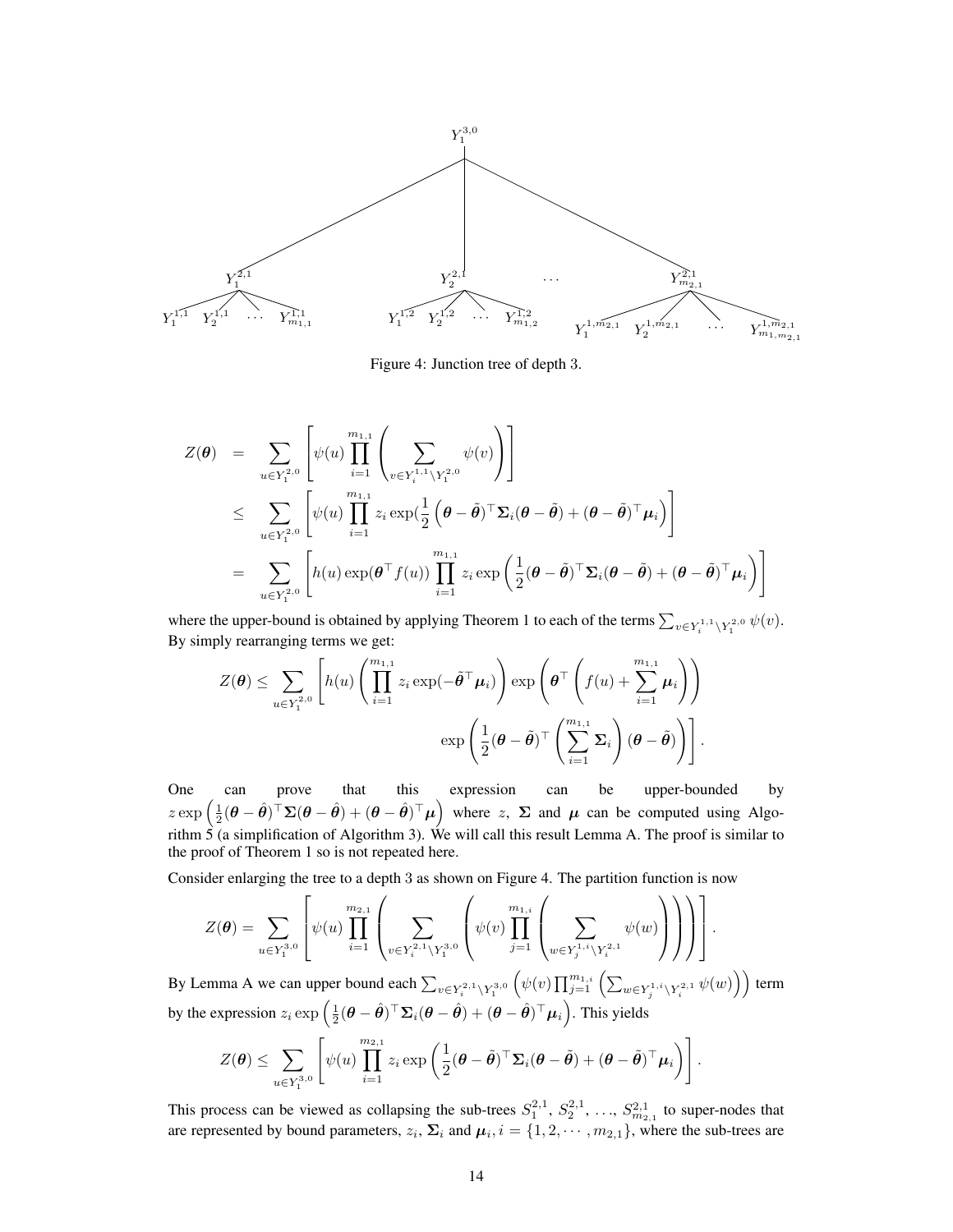defined as:

$$
S_1^{2,1} = \{Y_1^{2,1}, Y_1^{1,1}, Y_2^{1,1}, Y_3^{1,1}, \dots, Y_{m_{1,1}}^{1,1}\}
$$
  
\n
$$
S_2^{2,1} = \{Y_2^{2,1}, Y_1^{1,2}, Y_2^{1,2}, Y_3^{1,2}, \dots, Y_{m_{1,2}}^{1,2}\}
$$
  
\n
$$
\vdots
$$
  
\n
$$
S_{m_{2,1}}^{2,1} = \{Y_{m_{2,1}}^{2,1}, Y_1^{1,m_{2,1}}, Y_2^{1,m_{2,1}}, Y_3^{1,m_{2,1}}, \dots, Y_{m_{1,m_{2,1}}^{1,m_{2,1}}\}.
$$

Notice that the obtained expression can be further upper bounded using again Lemma A (induction)  $\text{yielding a bound of the form: } z \exp\left(\frac{1}{2}(\boldsymbol{\theta} - \hat{\boldsymbol{\theta}})^\top \boldsymbol{\Sigma} (\boldsymbol{\theta} - \hat{\boldsymbol{\theta}}) + (\boldsymbol{\theta} - \hat{\boldsymbol{\theta}})^\top \boldsymbol{\mu}\right).$ 

Finally, for a general tree, follow the same steps described above, starting from leaves and collapsing nodes to super-nodes, each represented by bound parameters. This procedure effectively yields Algorithm 3 for the junction tree under consideration.

## Supplement for Section 6

Proof of correctness for Algorithm 4 We begin by proving a lemma that will be useful later.

**Lemma 3** For all  $\mathbf{x} \in \mathbb{R}^d$  and for all  $\mathbf{l} \in \mathbb{R}^d$ ,

$$
\sum_{i=1}^{d} \mathbf{x}(i)^{2} \mathbf{I}(i)^{2} \ge \left( \sum_{i=1}^{d} \mathbf{x}(i) \frac{\mathbf{I}(i)^{2}}{\sqrt{\sum_{j=1}^{d} \mathbf{I}(j)^{2}}} \right)^{2}.
$$

Proof of Lemma 3 By Jensen's inequality,

$$
\sum_{i=1}^d \mathbf{x}(i)^2 \frac{\mathbf{l}(i)^2}{\sum_{j=1}^d \mathbf{l}(j)^2} \ge \left(\sum_{i=1}^d \frac{\mathbf{x}(i)\mathbf{l}(i)^2}{\sum_{j=1}^d \mathbf{l}(j)^2}\right)^2 \Longleftrightarrow \sum_{i=1}^d \mathbf{x}(i)^2 l(i)^2 \ge \left(\sum_{i=1}^d \frac{\mathbf{x}(i)\mathbf{l}(i)^2}{\sqrt{\sum_{j=1}^d \mathbf{l}(j)^2}}\right)^2.
$$

Now we prove the correctness of Algorithm 4. At the  $i^{th}$  iteration, the algorithm stores  $\Sigma_i$  using a low-rank representation  $V_i^{\top} S_i V_i + D_i$  where  $V_i \in \mathbb{R}^{k \times d}$  is orthonormal,  $S_i \in \mathbb{R}^{k \times k}$  positive semi-definite and  $D_i \in \mathbb{R}^{d \times d}$  is non-negative diagonal. The diagonal terms  $D$  are initialized to  $t\lambda \mathbf{I}$ where *λ* is the regularization term. To mimic Algorithm 1 we must increment the **Σ** matrix by a rank one update of the form  $\Sigma_i = \Sigma_{i-1} + \mathbf{r}_i \mathbf{r}_i^\top$ . By projecting  $\mathbf{r}_i$  onto each eigenvector in **V**, we can decompose it as  $\mathbf{r}_i = \sum_{j=1}^k \mathbf{V}_{i-1}(j, \cdot) \mathbf{r}_i \mathbf{V}_{i-1}(j, \cdot)^\top + \mathbf{g} = \mathbf{V}_{i-1}^\top \mathbf{V}_{i-1} \mathbf{r}_i + \mathbf{g}$  where g is the remaining residue. Thus the update rule can be rewritten as:

$$
\Sigma_{i} = \Sigma_{i-1} + \mathbf{r}_{i}\mathbf{r}_{i}^{\top} = \mathbf{V}_{i-1}^{\top}\mathbf{S}_{i-1}\mathbf{V}_{i-1} + \mathbf{D}_{i-1} + (\mathbf{V}_{i-1}^{\top}\mathbf{V}_{i-1}\mathbf{r}_{i} + \mathbf{g})(\mathbf{V}_{i-1}^{\top}\mathbf{V}_{i-1}\mathbf{r}_{i} + \mathbf{g})^{\top} \n= \mathbf{V}_{i-1}^{\top}(\mathbf{S}_{i-1} + \mathbf{V}_{i-1}\mathbf{r}_{i}\mathbf{r}_{i}^{\top}\mathbf{V}_{i-1}^{\top})\mathbf{V}_{i-1} + \mathbf{D}_{i-1} + \mathbf{g}\mathbf{g}^{\top} = \mathbf{V}_{i-1}^{\prime\top}\mathbf{S}_{i-1}^{\prime}\mathbf{V}_{i-1}^{\prime} + \mathbf{g}\mathbf{g}^{\top} + \mathbf{D}_{i-1}
$$

where we define  $V'_{i-1} = Q_{i-1}V_{i-1}$  and defined  $Q_{i-1}$  in terms of the singular value decomposition,  $\mathbf{Q}_{i-1}^{\top} \mathbf{S}_{i-1}^{\top} \mathbf{Q}_{i-1} = \text{svd}(\mathbf{S}_{i-1} + \mathbf{V}_{i-1} \mathbf{r}_i \mathbf{r}_i^{\top} \mathbf{V}_{i-1}^{\top}).$  Note that  $\mathbf{S}_{i-1}^{\prime}$  is diagonal and nonnegative by construction. The current formula for  $\Sigma_i$  shows that we have a rank  $(k + 1)$  system (plus diagonal term) which needs to be converted back to a rank *k* system (plus diagonal term) which we denote by  $\Sigma_i$ <sup>'</sup>. We have two options as follows.

Case 1) Remove **g** from 
$$
\Sigma_i
$$
 to obtain

$$
\boldsymbol{\Sigma}_{i}^{'} = \mathbf{V}_{i-1}^{'\top} \mathbf{S}_{i-1}^{'} \mathbf{V}_{i-1}^{'} + \mathbf{D}_{i-1} = \boldsymbol{\Sigma}_{i} - \mathbf{g} \mathbf{g}^{\top} = \boldsymbol{\Sigma}_{i} - c \mathbf{v} \mathbf{v}^{\top}
$$

where  $c = ||\mathbf{g}||^2$  and  $\mathbf{v} = \frac{1}{||\mathbf{g}||} \mathbf{g}$ . Case 2) Remove the  $m^{th}$  (smallest) eigenvalue in  $S'_{i-1}$  and its corresponding eigenvector:

$$
\boldsymbol{\Sigma}_i' \quad = \quad \mathbf{V}_{i-1}'^\top \mathbf{S}_{i-1}' \mathbf{V}_{i-1}' + \mathbf{D}_{i-1} + \mathbf{g} \mathbf{g}^\top - \mathbf{S}^{'}(m, m) \mathbf{V}^{'}(m, \cdot)^\top \mathbf{V}^{'}(m, \cdot) = \boldsymbol{\Sigma}_i - c \mathbf{v} \mathbf{v}^\top
$$

where  $c = \mathbf{S}'(m, m)$  and  $\mathbf{v} = \mathbf{V}(m, \cdot)'.$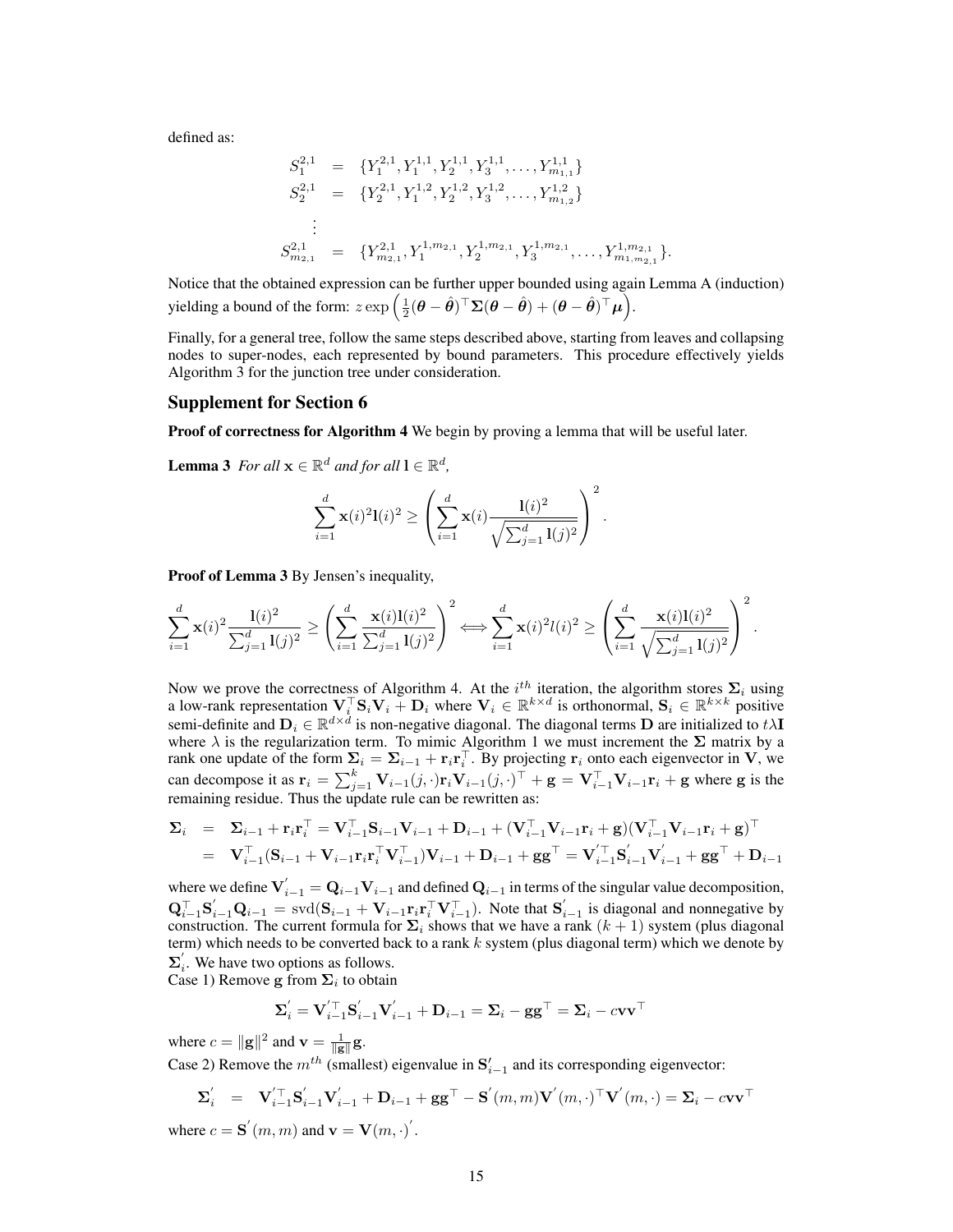Clearly, both cases can be written as an update of the form  $\Sigma_i' = \Sigma_i + cvv^\top$  where  $c \ge 0$  and **v** *<sup>⊤</sup>***v** = 1. We choose the case with smaller *c* value to minimize the change as we drop from a system of order  $(k+1)$  to order k. Discarding the smallest singular value and its corresponding eigenvector would violate the bound. Instead, consider absorbing this term into the diagonal component to preserve the bound. Formally, we look for a diagonal matrix **F** such that  $\Sigma_i^{''} = \Sigma_i^{'} + \mathbf{F}$  which also maintains  $\mathbf{x}^\top \mathbf{\Sigma}_i'' \mathbf{x} \geq \mathbf{x}^\top \mathbf{\Sigma}_i \mathbf{x}$  for all  $\mathbf{x} \in \mathbb{R}^d$ . Thus, we want to satisfy:

$$
\mathbf{x}^{\top} \mathbf{\Sigma}_i'' \mathbf{x} \geq \mathbf{x}^{\top} \mathbf{\Sigma}_i \mathbf{x} \iff \mathbf{x}^{\top} c \mathbf{v} \mathbf{v}^{\top} \mathbf{x} \leq \mathbf{x}^{\top} \mathbf{F} \mathbf{x} \iff c \left( \sum_{i=1}^d \mathbf{x}(i) \mathbf{v}(i) \right)^2 \leq \sum_{i=1}^d \mathbf{x}(i)^2 \mathbf{F}(i)
$$

where, for ease of notation, we take  $\mathbf{F}(i) = \mathbf{F}(i, i)$ .

Define  $\mathbf{v}' = \frac{1}{w} \mathbf{v}$  where  $w = \mathbf{v}^\top \mathbf{1}$ . Consider the case where  $\mathbf{v} \geq 0$  though we will soon get rid of this assumption. We need an **F** such that  $\sum_{i=1}^{d} \mathbf{x}(i)^2 \mathbf{F}(i) \ge c \left( \sum_{i=1}^{d} \mathbf{x}(i) \mathbf{v}(i) \right)^2$ . Equivalently, we need  $\sum_{i=1}^d \mathbf{x}(i)^2 \frac{\mathbf{F}(i)}{cw^2} \ge \left(\sum_{i=1}^d \mathbf{x}(i) \mathbf{v}(i)\right)^2$ . Define  $\mathbf{F}(i)' = \frac{\mathbf{F}(i)}{cw^2}$  for all  $i = 1, ..., d$ . So, we need an  $\mathbf{F}'$  such that  $\sum_{i=1}^d \mathbf{x}(i)^2 \mathbf{F}(i)' \ge \left(\sum_{i=1}^d \mathbf{x}(i) \mathbf{v}(i)'\right)^2$ . Using Lemma 3 it is easy to show that we may choose  $\mathbf{F}'(i) = \mathbf{v}(i)'$ . Thus, we obtain  $\mathbf{F}(i) = cw^2 \mathbf{F}(i)' = cw\mathbf{v}(i)$ . Therefore, for all  $\mathbf{x} \in \mathbb{R}^d$ , all  $\mathbf{v} \geq \mathbf{0}$ , and for  $\mathbf{F}(i) = c\mathbf{v}(i) \sum_{j=1}^{d} \mathbf{v}(j)$  we have

$$
\sum_{i=1}^{d} \mathbf{x}(i)^{2} \mathbf{F}(i) \ge c \left( \sum_{i=1}^{d} \mathbf{x}(i) \mathbf{v}(i) \right)^{2}.
$$
 (3)

To generalize the inequality to hold for all vectors  $\mathbf{v} \in \mathbb{R}^d$  with potentially negative entries, it is sufficient to set  $\mathbf{F}(i) = c|\mathbf{v}(i)| \sum_{j=1}^{d} |\mathbf{v}(j)|$ . To verify this, consider flipping the sign of any  $\mathbf{v}(i)$ . The left side of the Inequality 3 does not change. For the right side of this inequality, flipping the sign of  $\mathbf{v}(i)$  is equivalent to flipping the sign of  $\mathbf{x}(i)$  and not changing the sign of  $\mathbf{v}(i)$ . However, in this case the inequality holds as shown before (it holds for any  $\mathbf{x} \in \mathbb{R}^d$ ). Thus for all  $\mathbf{x}, \mathbf{v} \in \mathbb{R}^d$  and for  $\mathbf{F}(i) = c|\mathbf{v}(i)| \sum_{j=1}^{d} |\mathbf{v}(j)|$ , Inequality 3 holds.

## Supplement for Section 7

**Small scale experiments** In additional small-scale experiments, we compared Algorithm 2 with steepest descent (SD), conjugate gradient (CG), BFGS and Newton-Raphson. Small-scale problems may be interesting in real-time learning settings, for example, when a website has to learn from a user's uploaded labeled data in a split second to perform real-time retrieval. We considered logistic regression on five UCI data sets where missing values were handled via mean-imputation. A range of regularization settings  $\lambda \in \{10^0, 10^2, 10^4\}$  was explored and all algorithms were initialized from the same ten random start-points. Table 3 shows the average number of seconds each algorithm needed to achieve the same solution that BFGS converged to (all algorithms achieve the same solution due to concavity). The bound is the fastest algorithm as indicated in bold.

| $\vert data a \vert \lambda \vert \vert a \vert 10^{0}\vert a \vert 10^{2}\vert a \vert 10^{4}\vert b \vert 10^{0}\vert b \vert 10^{2}\vert b \vert 10^{4}\vert c \vert 10^{0}\vert c \vert 10^{0}\vert c \vert 10^{2}\vert c \vert 10^{4}\vert d \vert 10^{0}\vert d \vert 10^{2}\vert d \vert 10^{4}\vert e \vert 10^{0}\vert e \vert 10^{2}\vert e \vert 10^{4}\vert e \vert 10^{4}\vert e \vert 10^{4}\vert e \vert 10^{4}\vert e \vert 10^{4}\vert e \vert 10^{4$ |                                                                                                                                                                                                                                                                    |  |  |  |  |  |  |  |
|------------------------------------------------------------------------------------------------------------------------------------------------------------------------------------------------------------------------------------------------------------------------------------------------------------------------------------------------------------------------------------------------------------------------------------------------------------------------|--------------------------------------------------------------------------------------------------------------------------------------------------------------------------------------------------------------------------------------------------------------------|--|--|--|--|--|--|--|
| BFGS   1.90   0.89   2.45   3.14   2.00   1.60   4.09   1.03   1.90   5.62   2.88   3.28   2.63   2.01   1.49                                                                                                                                                                                                                                                                                                                                                          |                                                                                                                                                                                                                                                                    |  |  |  |  |  |  |  |
|                                                                                                                                                                                                                                                                                                                                                                                                                                                                        | SD $\parallel$ 1.74 $\parallel$ 0.92 $\parallel$ 1.60 $\parallel$ 2.18 $\parallel$ 6.17 $\parallel$ 5.83 $\parallel$ 1.92 $\parallel$ 0.64 $\parallel$ 0.56 $\parallel$ 12.04 $\parallel$ 1.27 $\parallel$ 1.94 $\parallel$ 2.68 $\parallel$ 2.49 $\parallel$ 1.54 |  |  |  |  |  |  |  |
| CG $\parallel$ 0.78 $\parallel$ 0.83 $\parallel$ 0.85 $\parallel$ 0.70 $\parallel$ 0.67 $\parallel$ 0.85 $\parallel$ 0.65 $\parallel$ 0.64 $\parallel$ 0.72 $\parallel$ 1.36 $\parallel$ 1.21 $\parallel$ 1.23 $\parallel$ 0.48 $\parallel$ 0.55 $\parallel$ 0.43                                                                                                                                                                                                      |                                                                                                                                                                                                                                                                    |  |  |  |  |  |  |  |
| $\vert$ Newton $\vert$ 0.31 $\vert$ 0.25 $\vert$ 0.22 $\vert$ 0.43 $\vert$ 0.37 $\vert$ 0.35 $\vert$ 0.39 $\vert$ 0.34 $\vert$ 0.32 $\vert$ 0.92 $\vert$ 0.63 $\vert$ 0.60 $\vert$ 0.35 $\vert$ 0.26 $\vert$ 0.20                                                                                                                                                                                                                                                      |                                                                                                                                                                                                                                                                    |  |  |  |  |  |  |  |
| Bound    $0.01$   $0.01$   $0.01$   $0.07$   $0.04$   $0.04$   $0.07$   $0.02$   $0.02$   $0.16$   $0.09$   $0.07$   $0.03$   $0.03$   $0.03$                                                                                                                                                                                                                                                                                                                          |                                                                                                                                                                                                                                                                    |  |  |  |  |  |  |  |

Table 3: Convergence time in seconds under various regularization levels for a) Bupa  $(t =$ 345, dim = 7), b) Wine  $(t = 178, \text{dim} = 14)$ , c) Heart  $(t = 187, \text{dim} = 23)$ , d) Ion  $(t = 351, \text{dim} = 34)$ , and e) Hepatitis  $(t = 155, \text{dim} = 20)$  data sets.

Influence of rank *k* on bound performance in large scale experiments We also examined the influence of *k* on bound performance and compared it with LBFGS, SD and CG. Several choices